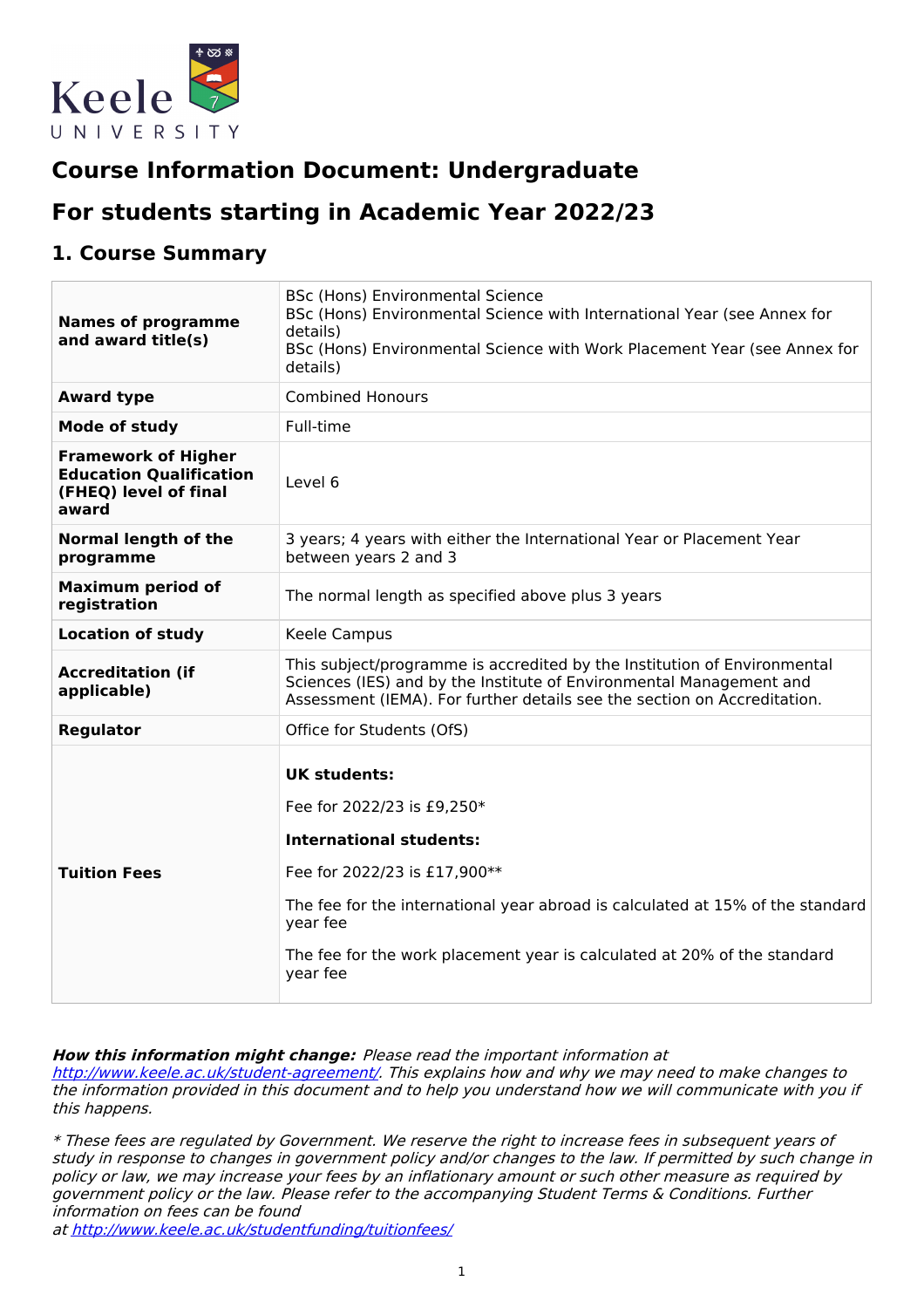\*\* We reserve the right to increase fees in subsequent years of study by an inflationary amount. Please refer to the accompanying Student Terms & Conditions for full details. Further information on fees can be found at <http://www.keele.ac.uk/studentfunding/tuitionfees/>

# **2. What is a Combined Honours programme?**

NB: All students who study a science Principal subject are candidates for the degree of Bachelor of Science (with Honours) (BSc Hons) irrespective of their second Principal subject.

Combined Honours degrees are degrees that are taken in two different subjects, resulting in an X and Y degree title. If you are taking a Combined Honours programme, these will be the two subjects you applied for. These are referred to as your Principal Subjects.

In a Combined Honours degree you must take at least 135 credits in each Principal Subject (270 credits in total), accrued over all three levels of study, with at least 45 credits at each level of study (Levels 4, 5 and 6) in each of two Principal Subjects (90 credits per year). The remaining available credits can be filled with modules from these subjects or other subjects entirely.

As a Combined Honours student you can choose to study just one subject in your final year of study, taking a minimum of 90 credits in this subject. This will result in an X with Y degree title.

# **3. Overview of the Programme**

The Combined Honours Environmental Science degree programme at Keele enables students to combine their interests in environmental science with a second subject such as Biology, Physical Geography or Chemistry, or indeed one of the many other subject combinations available at Keele. The course is interdisciplinary and focuses on the application of environmental science techniques and knowledge to address environmental issues such as climate change, water pollution, and biodiversity loss and food security. The programme places strong emphasis on developing practical, laboratory and field-based skills which enables students to develop a wide range of both subject-specific and transferable skills to take into future employment. The first year highlights the basic principles of the chemical and ecological sciences underpinning the field of environmental science. The second year places an emphasis on developing practical and research skills, and developing deeper scientific understanding behind a range of environmental issues. The broad selection of modules in the final year allows the student to specialize or to maintain a broad environmental science portfolio, while maintaining a strong basis in the skills and techniques of the environmental scientist. This degree structure is designed to cater for those students with general interests in the environment and environmental issues, and for those with a clear environmental science career aspiration through a clear emphasis throughout the course on applied environmental issues. Environmental Science is an incredibly exciting and relevant subject for today's society with ever-increasing employment prospects and career opportunities.

# **4. Aims of the programme**

The broad aims of the programme are to enable you to:

- develop a sound scientific understanding of the chemical and ecological sciences that underpin the field of environmental science, irrespective of students' scientific background prior to studying at Keele University, and to be able to apply these to environmental problems;
- be able to integrate scientific knowledge, and an awareness of social, economic and ethical issues, to address the management of the environment and tackle environmental problems such as climate change, water pollution, water resource scarcity, atmospheric pollution;
- gain a wide-range of field and laboratory skills, including the ability to carry out independent research, relevant to the investigation of environmental issues;
- develop to a high professional standard, generic employability skills in report writing, information technology, numeracy, oral presentation, team work and independent work, problem solving and searching and evaluating literature and related-resources.

In addition, students taking the four year 'with work placement year' programme will:

gain substantial experience of work in the environment and sustainability sector, including familiarisation with the professional working environment. These aims are achieved through a range of module-specific intended learning outcomes that describe the key knowledge and skills successful students will acquire during the course of the degree programme.

# **5. What you will learn**

The intended learning outcomes of the programme (what students should know, understand and be able to do at the end of the programme), can be described under the following headings: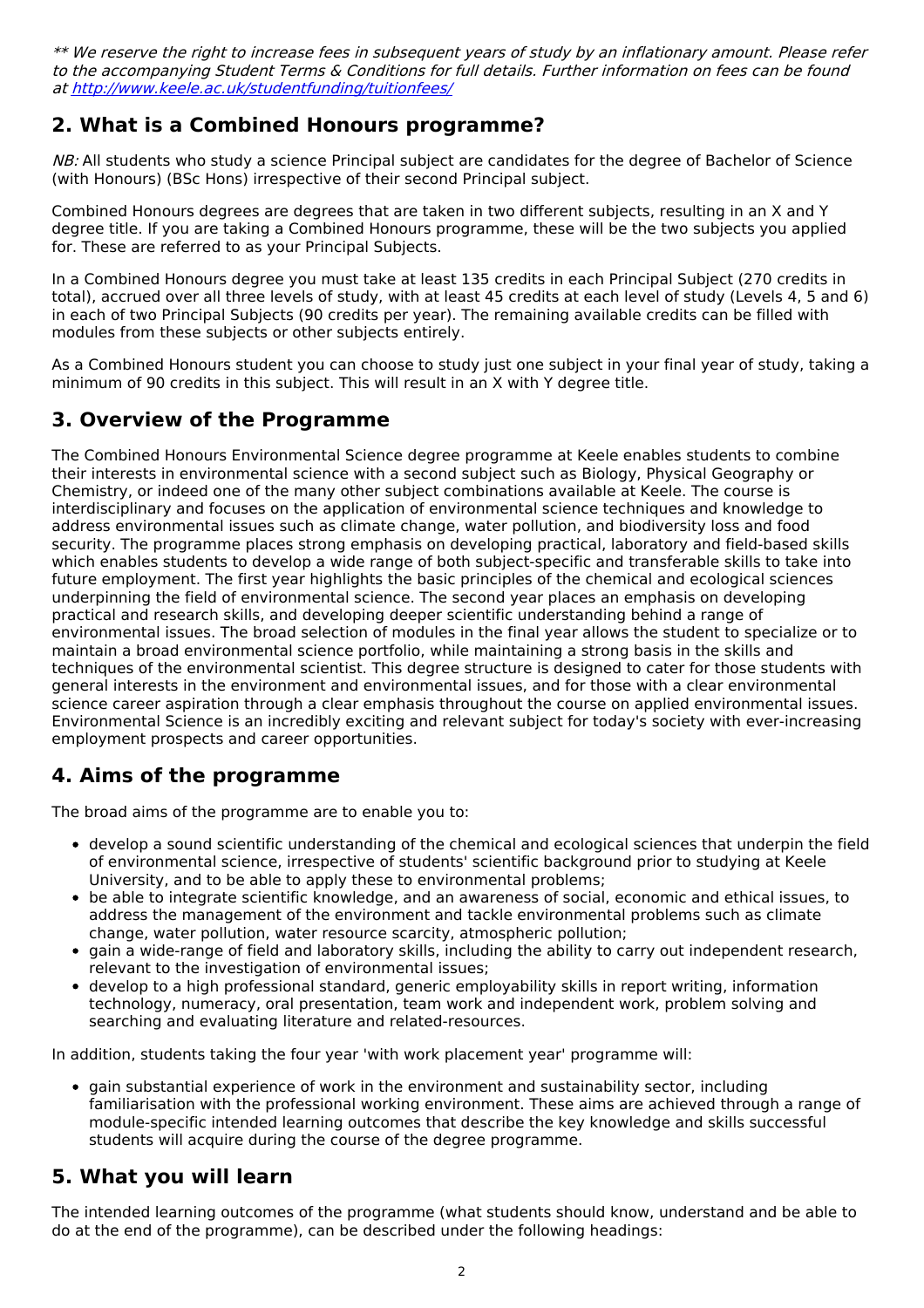- Subject knowledge and understanding
- Subject specific skills
- Key or transferable skills (including employability skills)

## **Subject knowledge and understanding**

The nature of the course and the wide choice of options available in the third year (Level 6) emphasises the multi-disciplinary context of the course. From the core grounding in the natural sciences, the wide range of options available enables the individual student to explore the contribution of the natural and social sciences to an understanding of current environmental issues. Core modules also stress the interdisciplinary interaction of different facets of sciences in the environment. The acquisition of knowledge and understanding underpins the entire programme.

Successful students will be able to demonstrate knowledge and understanding of:

- the application of the ecological, biological and chemical sciences to environmental science
- fundamental principles of chemistry relevant to the Environmental Sciences
- the application of fundamental chemical principles to a range of applications in environmental chemistry
- the ways in which populations and communities function and interact
- basic theories and concepts in ecology and conservation
- the ecology and environmental issues of a specified ecosystem
- the impact of human activity, particularly resource exploitation on the Earth's surface and near surface environments (using well-established principles and examples from the forefront of the discipline)
- pressures and threats on terrestrial and aquatic ecosystems as well as the Earth's climate that are related to human activity
- $\bullet$ possible options for alternative solutions to environmental problems and their implications for nature and society
- environmental management issues in a range of different environments
- the process and application of a range of analytical techniques relevant to the analysis of the composition of different environmental media (including soil, water, vegetation)
- a key multidisciplinary issue/problem reflecting the student's interests at the forefront of Environmental Science

## **Subject specific skills**

The acquisition of subject specific skills is an important part of the Environmental Science programme. Individual module specifications should be consulted for information on subject-specific skills covered within individual modules.

Successful students will be able to:

- carry out and record practical chemistry experiments relevant to the environmental sciences, including the analysis and interpretation of data generated
- demonstrate competency in a range of skills necessary for successful study of environmental science in higher education (e.g. numeracy, IT, visual, oral and written communication)
- demonstrate familiarity with a range of ecological and geochemical laboratory and field techniques
- collect, synthesize, evaluate and present environmental (geochemical, ecological, geological) data
- perform calculations involving simple population dynamics models  $\bullet$
- work safely in a scientific laboratory, with awareness of standard methods and procedures and with due regard for risk assessment and relevant health and safety regulations
- apply relevant quantitative techniques to the analysis of environmental problems
- manipulate, analyse and interpret data sets relating to an area of environmental science
- design an achievable piece of research applicable to the field of environmental science, showing an ability to synthesize and interrogate the research literature and evaluate and select appropriate techniques
- integrate biological, geological and chemical aspects of field (and laboratory) study by preparing a report/presentation on investigations of several habitats
- evaluate solutions to problems of managing a disturbed/degraded area
- evaluate possible options for alternative solutions to environmental problems
- demonstrate familiarity with a range of field and laboratory techniques appropriate to Environmental Science investigation
- demonstrate technical appreciation of the process and application of a range of analytical techniques relevant to the analysis of the composition of different environmental media
- undertake effective fieldwork with due regard for safety, risk assessment, rights of access, relevant health and safety regulations and sensitivity to the impact of investigations on the environment
- apply their own knowledge, skills and experience to an aspect of current Environmental Science research (through the use of established, analytical scientific methods, literature review, data collection and interpretation etc.) and to have developed the skills necessary to exercise own independent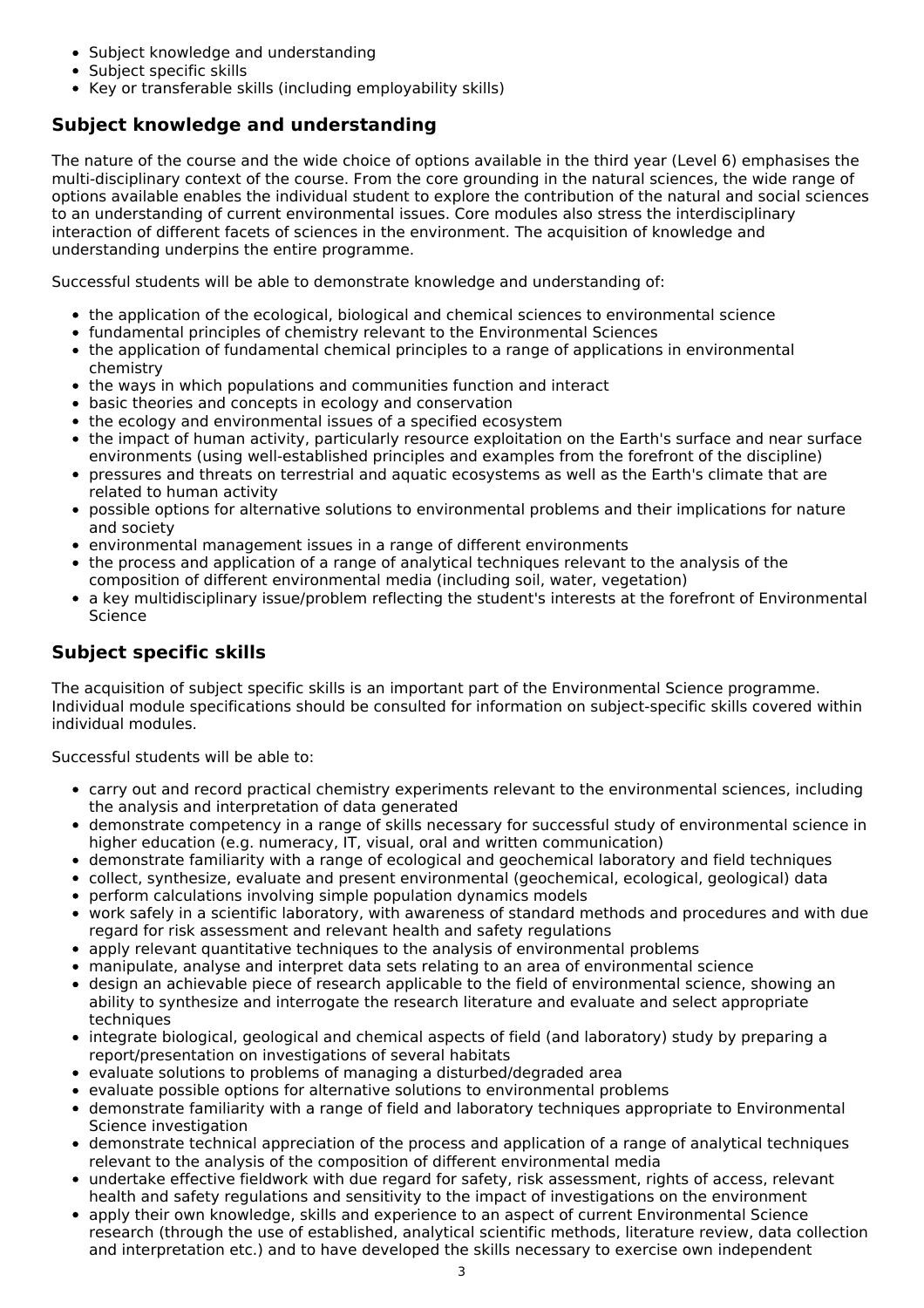# **Key or transferable skills (including employability skills)**

Successful students will be able to:

- recognise and use subject-specific theories, concepts and principles to make reasoned decisions and solve problems
- analyse, synthesise and summarise data and information critically, including prior research
- collect and integrate several lines of evidence to formulate and test hypotheses, and make critical iudgements
- apply knowledge and understanding to address familiar and unfamiliar problems
- assess the merits of contrasting theories, explanations and policies
- recognise the moral and ethical issues of investigations and appreciate the need for professional codes of conduct
- develop an adaptable and flexible approach to study and work
- identify and work towards targets for personal, academic and career development
- take responsibility for their own learning and develop a habit of reflection upon that learning
- develop and sustain effective approaches to learning and study, including time management, flexibility, creativity and intellectual integrity
- communicate effectively to a variety of audiences in written, verbal and graphical forms
- work with numerical data using appropriate qualitative and quantitative techniques, as well as computer software packages
- work effectively with a variety of types of information technology to analyse and present information and data, as well as solve numerical problems
- use the internet as a means of communication and a source of information
- demonstrate competence in spatial awareness and observation
- conduct field and laboratory studies
- reference work in an appropriate manner
- work with information handling and retrieval systems using data from a wide range of sources
- work effectively both as an individual and as part of a group or team, recognising and respecting the viewpoints of others;
- sustain motivation to work towards a goal over an extended period of time
- recognise responsibilities as a local, national and international citizen

In addition to the above, students on the four year 'with work placement year' programme will be able to:

- evaluate their own employability skills (via a SWOT Analysis) and develop their own intended learning outcomes (ILOs);
- develop, through practice in the work place, the work-related skills identified through their SWOT analysis and ILOs;
- apply academic theory learnt as part of the taught degree to real situations in the work place;
- critically evaluate their learning from the work placement;
- explain how the professional environmental sector operates and what skills are needed to develop their career.

## **Keele Graduate attributes**

Engagement with this programme will enable you to develop your intellectual, personal and professional capabilities. At Keele, we call these our ten Graduate Attributes and they include independent thinking, synthesizing information, creative problem solving, communicating clearly, and appreciating the social, environmental and global implications of your studies and activities. Our educational programme and learning environment is designed to help you to become a well-rounded graduate who is capable of making a positive and valued contribution in a complex and rapidly changing world, whichever spheres of life you engage in after your studies are completed.

Further information about the Keele Graduate Attributes can be found here: <http://www.keele.ac.uk/journey/>

# **6. How is the programme taught?**

Learning and teaching methods used on the programme vary according to the subject matter and level of the module. They include the following:

- **•** Lectures
- Tutorials and workshops
- Practical classes
- Field courses
- Individual progress interviews, including profiling/personal development planning (PDP)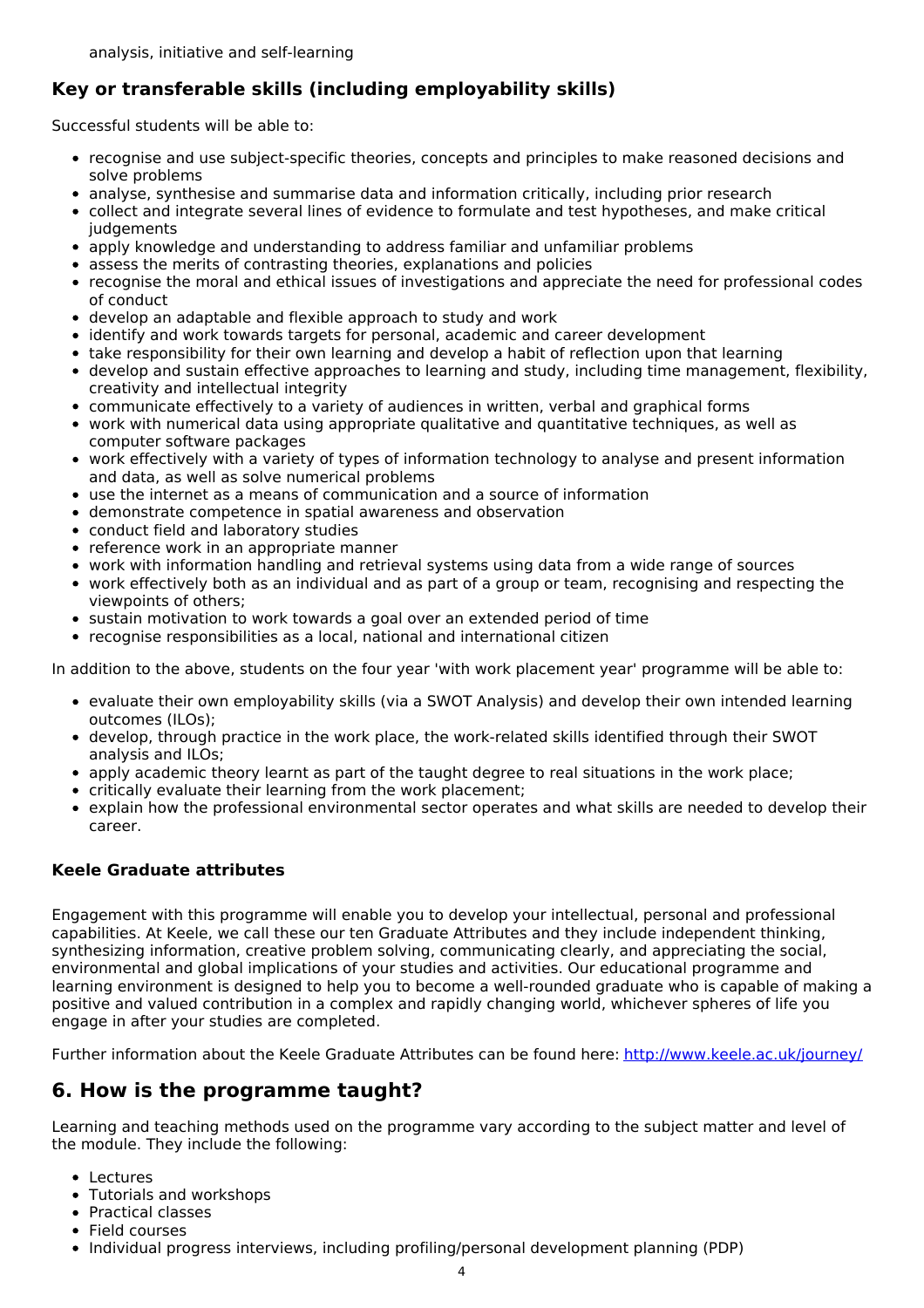- Work experience in a professional environment
- Directed reading
- Group presentations and linked discussion
- Use of e-learning/the Keele Learning Environment (KLE)

Apart from these formal activities, students are also provided with regular opportunities to talk through particular areas of difficulty, and any special learning needs they may have, with their Personal Tutors or module lecturers on a one-to-one basis.

These learning and teaching methods enable students to achieve the learning outcomes of the programme in a variety of ways.

# **7. Teaching Staff**

As Environmental Science is such an interdisciplinary subject, staff that deliver our degree programmes come from the Schools of Geography, Geology and the Environment, Chemical and Physical Sciences, and Life Sciences, with option modules from other Schools.

There is a strong emphasis on enhancing the student learning experience within the School of Geography, Geology and the Environment, as evidenced by the number of environmental staff who hold teaching qualifications, such as the MA in Learning and Teaching in Higher Education, who are fellows, Senior Fellows and Principals Fellows of the Higher Education Academy (HEA) and who have won awards for their excellence in teaching (e.g. Keele Teaching Excellence Awards, National Teaching Fellowships). Recent curriculum developments within our environmental programmes have been supported by external funds from the Higher Education Academy (HEA) Geography, Earth and Environmental Sciences (GEES) subject centre and the HEA Education for Sustainable Development project. Several staff are actively involved with pedagogic research that seeks to identify ways in which the student learning experience within the environmental sciences can be enhanced.

The University will attempt to minimise changes to our core teaching teams, however, delivery of the programme depends on having a sufficient number of staff with the relevant expertise to ensure that the programme is taught to the appropriate academic standard.

Staff turnover, for example where key members of staff leave, fall ill or go on research leave, may result in changes to the programme's content. The University will endeavour to ensure that any impact on students is limited if such changes occur.

More information about staff teaching on Media is available at: <https://www.keele.ac.uk/mcc/people/>

## **8. What is the structure of the Programme?**

The academic year runs from September to June and is divided into two semesters. The number of weeks of teaching will vary from programme to programme, but you can generally expect to attend scheduled teaching sessions between the end of September and mid-December, and from mid-January to the end of April. Our degree courses are organised into modules. Each module is usually a self-contained unit of study and each is usually assessed separately with the award of credits on the basis of 1 credit  $= 10$  hours of student effort. An outline of the structure of the programme is provided in the tables below.

There are three types of module delivered as part of your programme. They are:

- Compulsory modules a module that you are required to study on this course;
- Optional modules these allow you some limited choice of what to study from a list of modules;
- Global Challenge Pathways a choice of modules from different subject areas within the University that count towards the overall credit requirement but not the number of subject-related credits.

A summary of the credit requirements per year is as follows, with a minimum of 90 subject credits (compulsory plus optional) required for each year across both of your Principal Subjects. This document has information about *Environmental Science* modules only; please also see the document for your other subject.

For further information on the content of modules currently offered, including the list of elective modules, please visit: <https://www.keele.ac.uk/recordsandexams/modulecatalogue/>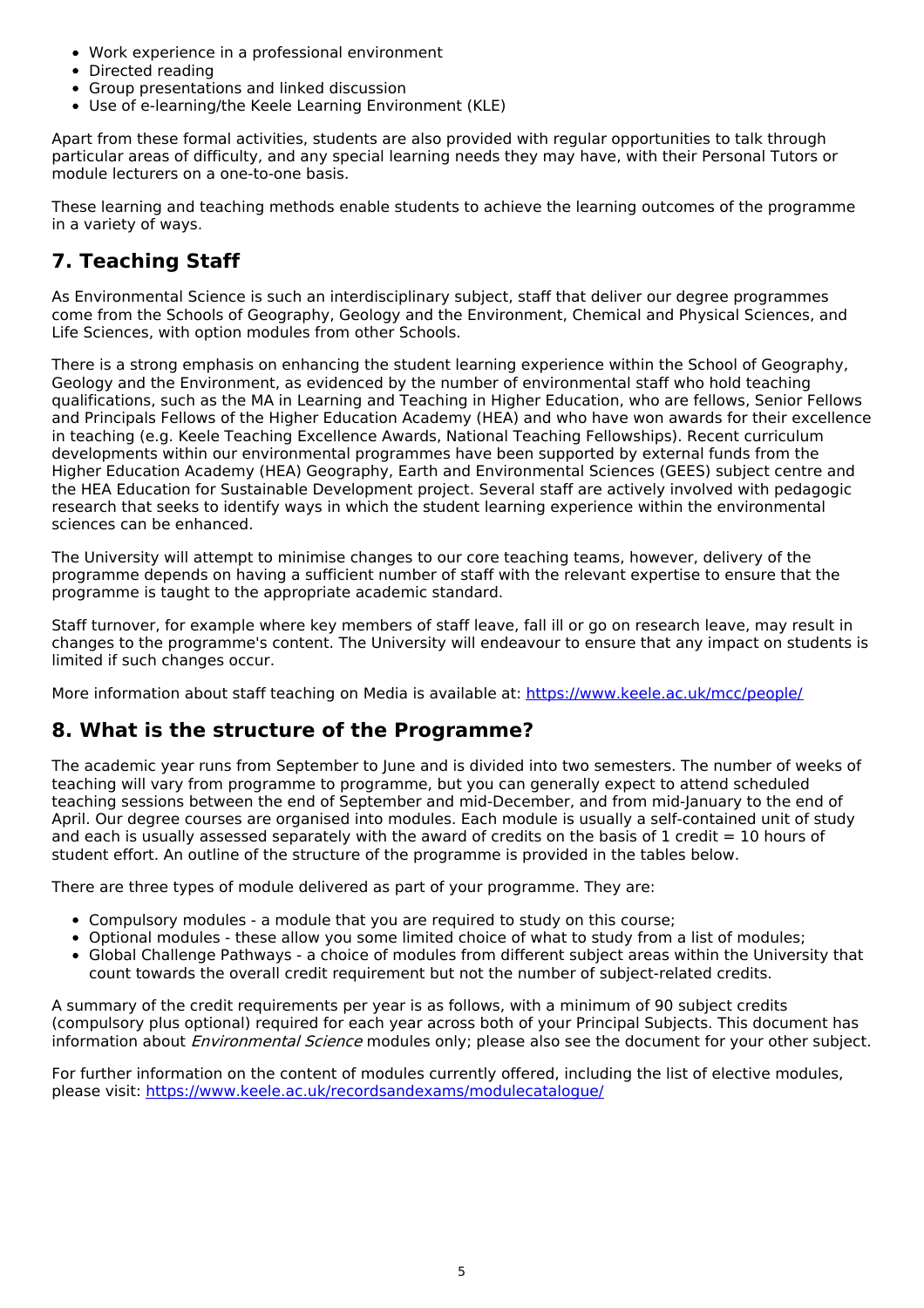| Year    | <b>Compulsory</b> | <b>Optional</b> |     | <b>Electives</b> |     |
|---------|-------------------|-----------------|-----|------------------|-----|
|         |                   | Min             | Max | Min              | Max |
| Level 4 | 60                | 0               | 0   |                  | 0   |
| Level 5 | 60                | 0               | 0   | O                | 0   |
| Level 6 |                   | 45              | 60  | $\Omega$         | 15  |

In year 3 there is the option to choose to specialise in one of your subjects, taking a minimum of 90 subjectspecific modules, made up of 60 credits of compulsory modules and a minimum of 30 credits (maximum 60 credits) of optional modules. You may take 0-30 credits of elective modules.

## **Module Lists**

## **Level 4**

| <b>Compulsory modules</b>                              | <b>Module Code</b> | <b>Credits</b> | <b>Period</b> |
|--------------------------------------------------------|--------------------|----------------|---------------|
| Introductory Environmental Chemistry                   | CHE-10044          | 15             | Semester 1    |
| Studying the Environment                               | ESC-10061          | 15             | Semester 1-2  |
| Academic, Professional and Fieldwork<br><b>Skills</b>  | ESC-10068          | 15             | Semester 1-2  |
| Climate Change: The Scientific and<br>Societal Context | ESC-10066          | 15             | Semester 2    |

### **Level 4 Module Rules**

- 1. CHE-10044 Introductory Environmental Chemistry (semester 1) is not taken by students combining Environmental Science with either Chemistry. These students will take ESC-10045 Introductory Geology for the Environmental Sciences instead (semester 1).
- 2. Students combining Environmental Science with Geography share both ESC-10068 and ESC-10066 in the two subjects and so will also take ESC-10045 Introductory Geology for the Environmental Sciences (semester 1) and an extra 15 credit module from Geography (determined by that programme).

#### **Compulsory field courses at Level 4**

Please note: field course provision may change depending on factors such as staff availability, staff changes, staff expertise, costs,

student numbers, and other factors outside of our control (earthquakes, volcanic eruptions, disease outbreaks etc.). Locations of 'local area' field days change on a year by year basis.

| Module                                                             | <b>Typical</b><br>period          | <b>Field course details</b>                                                                                                          |
|--------------------------------------------------------------------|-----------------------------------|--------------------------------------------------------------------------------------------------------------------------------------|
| ESC-10068 Academic,<br>Professional and Fieldwork<br><b>Skills</b> | Semester 2.<br>Easter<br>vacation | Typically includes a residential field trip of 4-6 days in which<br>students apply field approaches appropriate to their discipline. |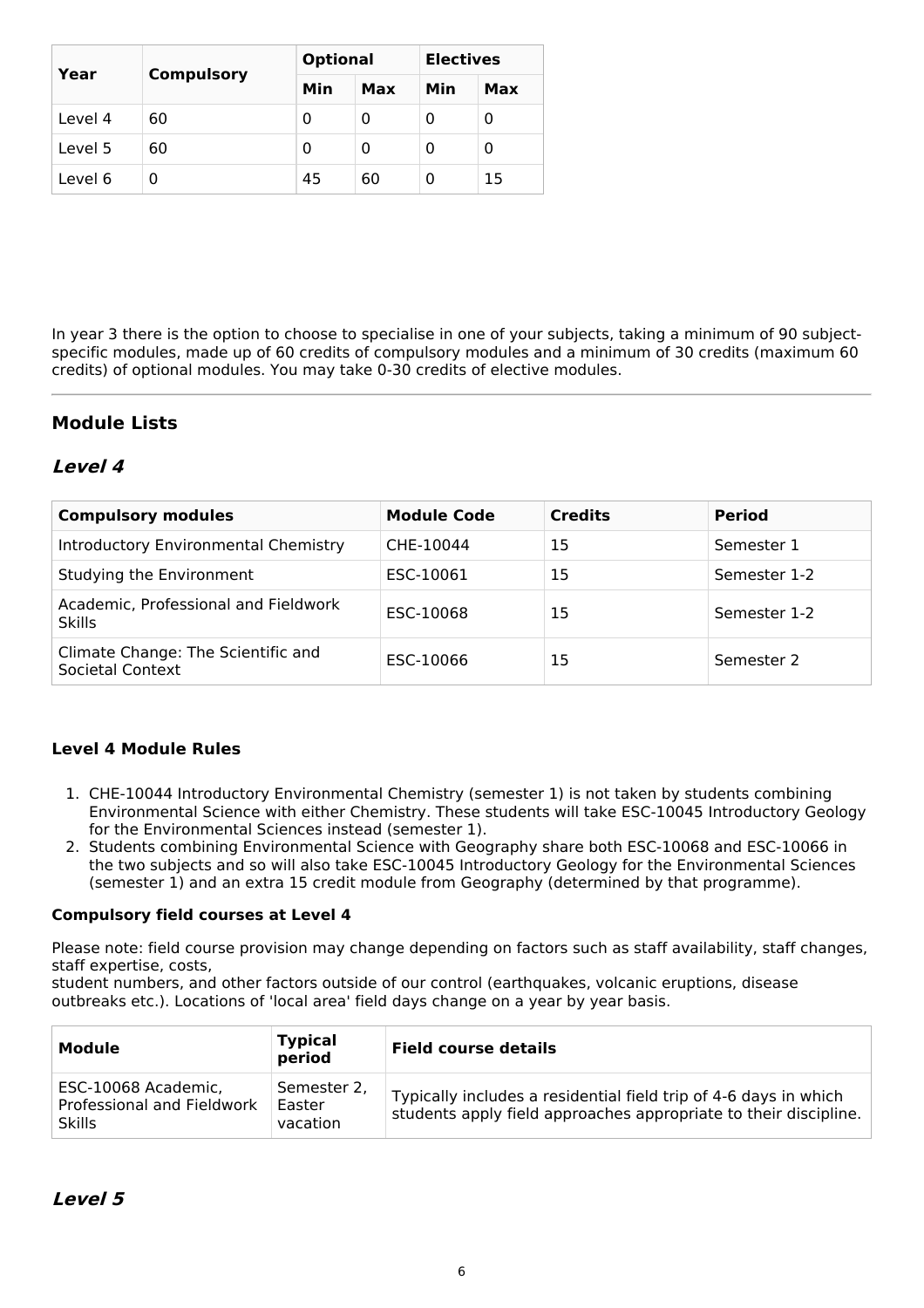| <b>Compulsory modules</b>                                                              | <b>Module Code</b> | <b>Credits</b> | <b>Period</b> |
|----------------------------------------------------------------------------------------|--------------------|----------------|---------------|
| Human Impact on the Environment,<br>scientific perspectives                            | ESC-20017          | 15             | Semester 1    |
| Environmental Impact Assessment:<br>practical geographical and environmental<br>skills | ESC-20108          | 15             | Semester 1    |
| <b>Environmental Analytical Methods</b>                                                | ESC-20032          | 15             | Semester 2    |
| Geographical and Environmental Field<br><b>Skills</b>                                  | ESC-20106          | 15             | Semester 2    |

### **Level 5 Module Rules**

ESC-20108 (Environmental Impact Assessment: practical geographical and environmental skills) is also taken by Combined Honours Geography as a compulsory module. Students combining Environmental Science and Geography take an additional 15 credits of options from their Geography diet.

#### **Compulsory field courses at Level 5**

Please note: field course provision may change depending on factors such as staff availability, staff changes, staff expertise, costs,

student numbers, and other factors outside of our control (earthquakes, volcanic eruptions, disease outbreaks etc.). Locations of 'local area' field days change on a year by year basis.

| Module                  | <b>Typical</b><br>period | <b>Field course details</b>                                     |
|-------------------------|--------------------------|-----------------------------------------------------------------|
| ESC-20106 Geographical  | Semester 2.              | Residential field course of typically 6-8 days - past locations |
| and Environmental Field | Easter                   | include options for the Lake District in the UK or the south of |
| <b>Skills</b>           | vacation                 | France.                                                         |

## **Level 6**

#### **Field courses:**

The field courses undertaken during the third year will depend on the modules chosen. It should be noted that for many students their Independent Project work is likely to include a significant amount of fieldwork.

#### **Level 6 specialism options:**

BSc Environmental Science (Combined Honours) students can drop Environmental Science at L6, taking no environment modules and specialising in their other subject for the award "BSc X **with** Environmental Science".

Students can continue with both subjects for the award "BSc Environmental Science **and** X".

Students can also specialise in Environmental Science at L6 for the award "BSc Environmental Science **with** X", in which case they take the 30 credit dissertation ESC-30047 and have the additional compulsory modules ESC-30056 (Ecotoxicology and Risk Assessment) and ESC-30058 (The Science of Soil).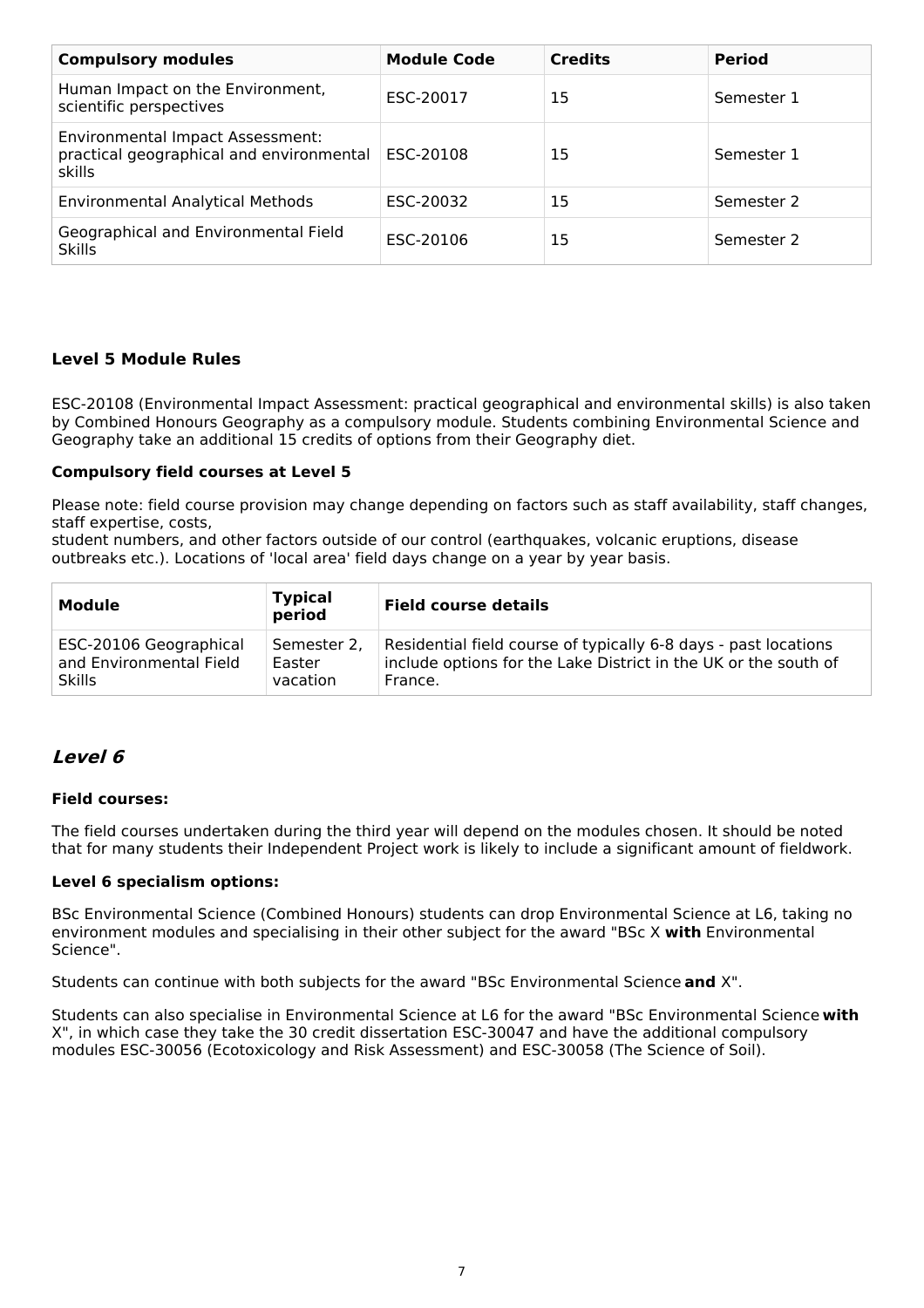| <b>Optional modules</b>                                         | <b>Module Code</b> | <b>Credits</b> | <b>Period</b> |
|-----------------------------------------------------------------|--------------------|----------------|---------------|
| <b>Glaciers and Glacial Geomorphology</b>                       | ESC-30006          | 15             | Semester 1    |
| <b>Natural Hazards</b>                                          | ESC-30009          | 15             | Semester 1    |
| <b>Global Environmental Change</b>                              | ESC-30018          | 15             | Semester 1    |
| Clean Technology                                                | ESC-30040          | 15             | Semester 1    |
| <b>Applied GIS</b>                                              | ESC-30044          | 15             | Semester 1    |
| Ecotoxicology and Risk Assessment                               | ESC-30056          | 15             | Semester 1    |
| Economic Development and<br><b>Environmental Transformation</b> | GEG-30016          | 15             | Semester 1    |
| Animals and Society                                             | GEG-30021          | 15             | Semester 1    |
| <b>Conservation Biology</b>                                     | LSC-30043          | 15             | Semester 1    |
| Insect Ecology and Pest Management                              | LSC-30070          | 15             | Semester 1    |
| <b>Dissertation</b>                                             | ESC-30047          | 30             | Semester 1-2  |
| Dissertation (15-credit)                                        | ESC-30050          | 15             | Semester 1-2  |
| <b>Sustainability Consultancy</b>                               | ESC-30060          | 15             | Semester 1-2  |
| <b>Hydrological and Engineering Geology</b>                     | ESC-30022          | 15             | Semester 2    |
| <b>Coastal Environments</b>                                     | ESC-30027          | 15             | Semester 2    |
| The Science of Soil                                             | ESC-30058          | 15             | Semester 2    |
| <b>Rural Geographies</b>                                        | GEG-30020          | 15             | Semester 2    |
| Animal Welfare                                                  | LSC-30072          | 15             | Semester 2    |
| Plant Science and Sustainability                                | LSC-30076          | 15             | Semester 2    |

If you choose to specialise in this subject in your final year you will study the following modules:

| <b>Compulsory modules</b>         | <b>Module Code</b> | <b>Credits</b> | <b>Period</b> |
|-----------------------------------|--------------------|----------------|---------------|
| Ecotoxicology and Risk Assessment | ESC-30056          | 15             | Semester 1    |
| <b>Dissertation</b>               | ESC-30047          | 30             | Semester 1-2  |
| The Science of Soil               | ESC-30058          | 15             | Semester 2    |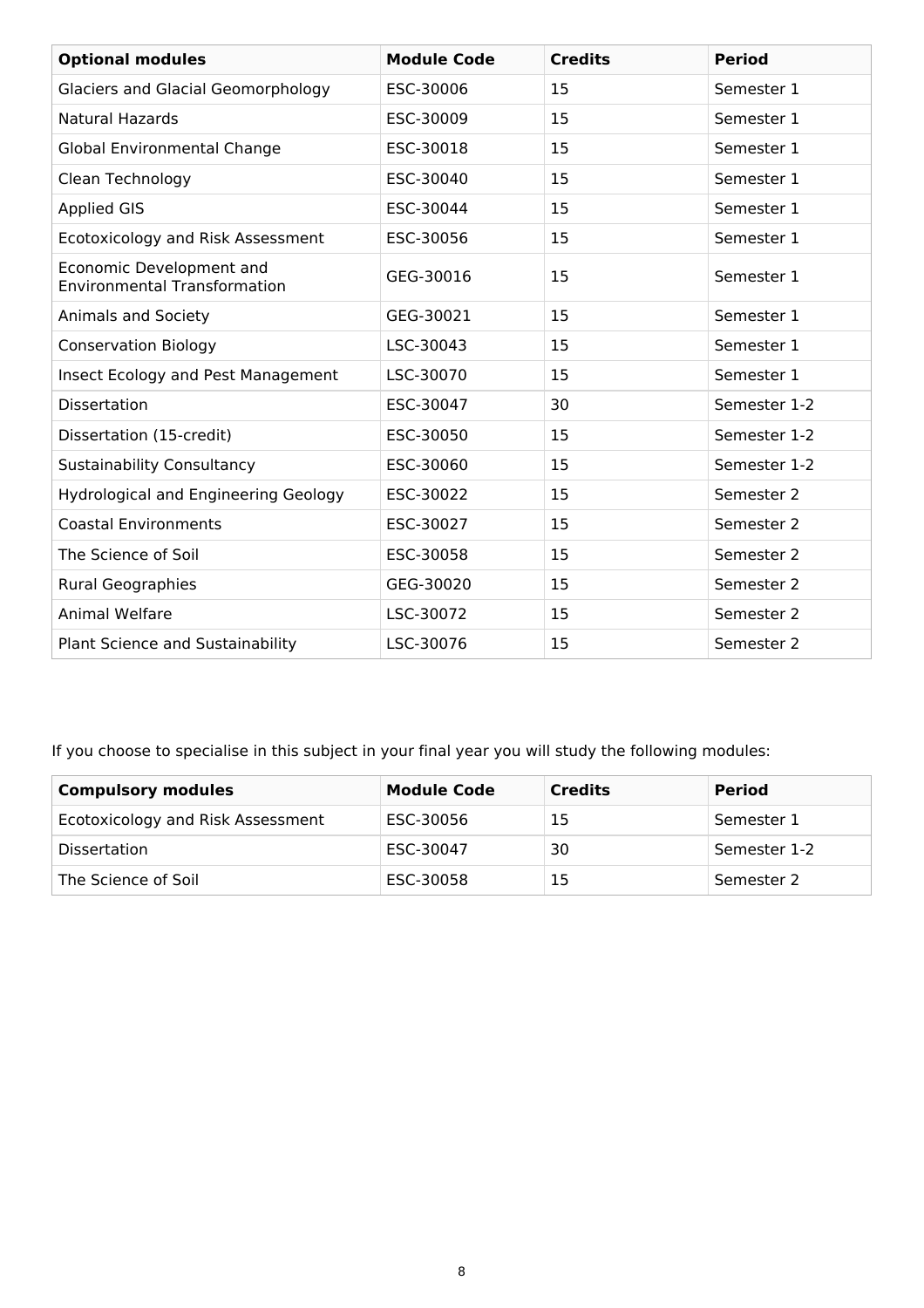| <b>Optional modules</b>                                         | <b>Module Code</b> | <b>Credits</b> | <b>Period</b> |
|-----------------------------------------------------------------|--------------------|----------------|---------------|
| <b>Environmental crimes</b>                                     | CRI-30051          | 15             | Semester 1    |
| <b>Glaciers and Glacial Geomorphology</b>                       | ESC-30006          | 15             | Semester 1    |
| <b>Natural Hazards</b>                                          | ESC-30009          | 15             | Semester 1    |
| Global Environmental Change                                     | ESC-30018          | 15             | Semester 1    |
| Clean Technology                                                | ESC-30040          | 15             | Semester 1    |
| <b>Applied GIS</b>                                              | ESC-30044          | 15             | Semester 1    |
| Animals and Society                                             | GEG-30021          | 15             | Semester 1    |
| <b>Conservation Biology</b>                                     | LSC-30043          | 15             | Semester 1    |
| Insect Ecology and Pest Management                              | LSC-30070          | 15             | Semester 1    |
| <b>Sustainability Consultancy</b>                               | ESC-30060          | 15             | Semester 1-2  |
| Hydrological and Engineering Geology                            | ESC-30022          | 15             | Semester 2    |
| <b>Coastal Environments</b>                                     | ESC-30027          | 15             | Semester 2    |
| Economic Development and<br><b>Environmental Transformation</b> | GEG-30016          | 15             | Semester 2    |
| <b>Rural Geographies</b>                                        | GEG-30020          | 15             | Semester 2    |
| <b>Animal Welfare</b>                                           | LSC-30072          | 15             | Semester 2    |
| Plant Science and Sustainability                                | LSC-30076          | 15             | Semester 2    |

### **Level 6 Module Rules**

All students continuing with Environmental Science at Level 6 must take a dissertation module.

Major route students take ESC-30047 (30 credits) as compulsory.

Students continuing with both subjects at Level 6 must choose one option from:

- 1. ESC-30050 (15 credits)
- 2. ESC-30047 (30 credits)

## **9. Final and intermediate awards**

Credits required for each level of academic award are as follows: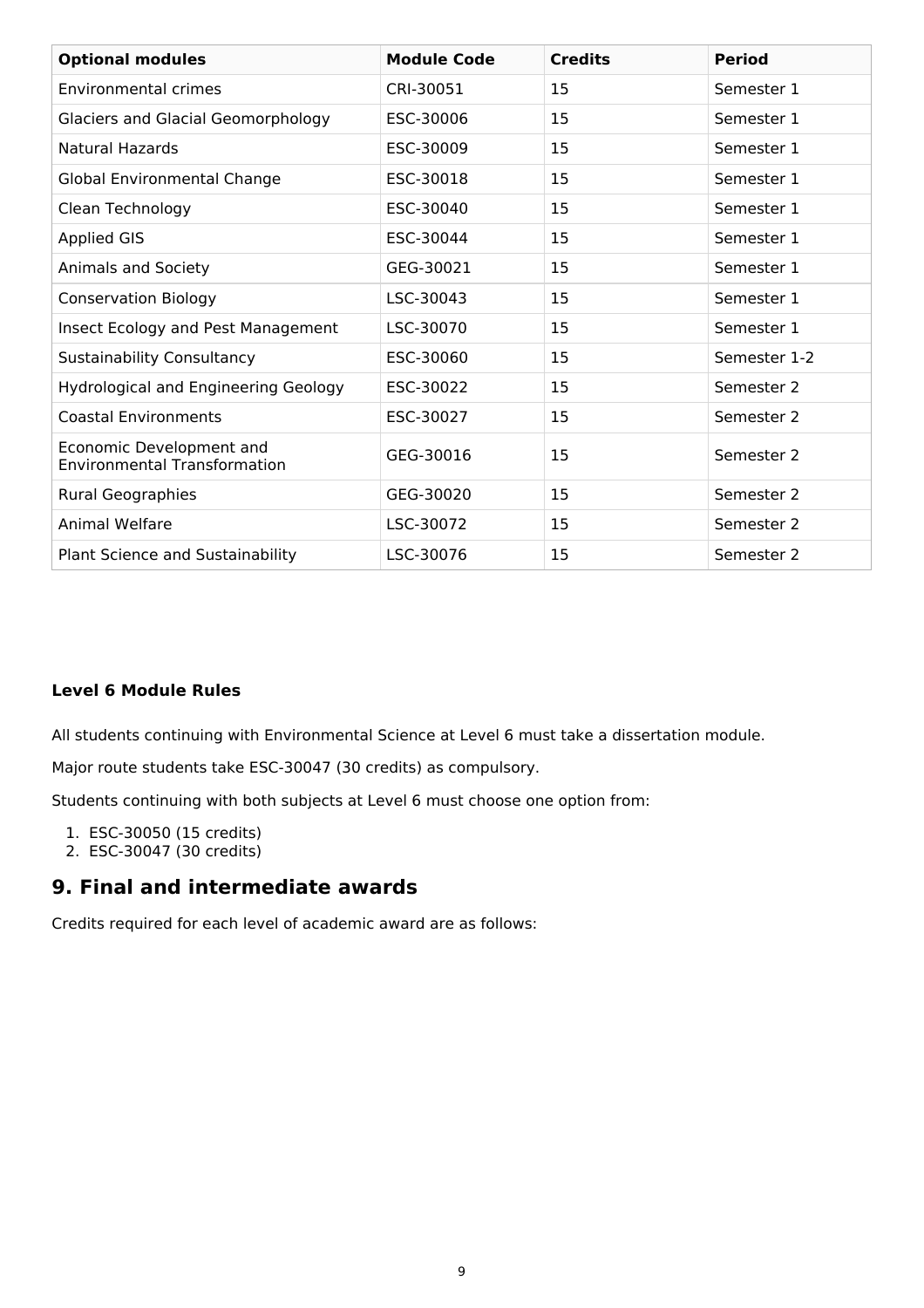| <b>Honours</b><br><b>Degree</b>                     | 360<br>credits | You will require at least 120 credits at levels 4, 5 and 6<br>You must accumulate a minimum of 135 credits in each Principal Subject (270 credits<br>in total), with at least 45 credits at each level of study (Levels 4, 5 and 6) in each of<br>two Principal Subjects (90 credits per year). Your degree title will be 'subject X and<br>subject Y'.<br>If you choose to study one Principal subject in your final year of study a minimum of<br>90 credits in that subject is required. Your degree title will be 'subject X with subject<br>Υ'. |
|-----------------------------------------------------|----------------|------------------------------------------------------------------------------------------------------------------------------------------------------------------------------------------------------------------------------------------------------------------------------------------------------------------------------------------------------------------------------------------------------------------------------------------------------------------------------------------------------------------------------------------------------|
| <b>Diploma</b><br>in Higher<br><b>Education</b>     | 240<br>credits | You will require at least 120 credits at level 4 or higher and at least 120 credits at<br>level 5 or higher                                                                                                                                                                                                                                                                                                                                                                                                                                          |
| <b>Certificate</b><br>in Higher<br><b>Education</b> | 120<br>credits | You will require at least 120 credits at level 4 or higher                                                                                                                                                                                                                                                                                                                                                                                                                                                                                           |

**International Year option:** in addition to the above students must pass a module covering the international year in order to graduate with a named degree including the 'international year' wording. Students who do not complete, or fail the international year, will be transferred to the three-year version of the programme.

**Work Placement Year option:** in addition to the above students must pass a non-credit bearing module covering the work placement year in order to graduate with a named degree including the 'work placement year' wording. Students who do not complete, or fail the placement year, will be transferred to the three-year version of the programme.

# **10. How is the Programme Assessed?**

The wide variety of assessment methods used on this programme at Keele reflects the broad range of knowledge and skills that are developed as you progress through the degree programme. Teaching staff pay particular attention to specifying clear assessment criteria and providing timely, regular and constructive feedback that helps to clarify things you did not understand and helps you to improve your performance. The following list is representative of the variety of assessment methods used on your programme:

- **Unseen closed and open book examinations** in different formats test students' knowledge and understanding of the subject. Examinations may consist of essay, short answer and/or multiple choice questions, and paper comprehension.
- **Technical reports** require you to describe the process and progress of a scientific investigation, including engagement with and analysis of scientific data, and present this is a clear and concise format. Some technical reports may require you to make recommendations.
- **Poster presentations:** enable students to develop their communication skills and summarize the findings of their research in a clear, concise and professional format. Posters may be presented in the form of a 'conference-style' presentation session whereby students give an oral summary of their work. Posters may be completed in small groups or as individuals.
- **Oral presentations** assess individual students' subject knowledge and understanding. They also test their ability to work effectively as members of a team, to communicate what they know orally and visually, and to reflect on these processes as part of their own personal development.
- **Field Course Portfolios** document a range of activities and exercises undertaken in the field, either individually or in small groups.
- **Field Notebooks** allow you to document and record your field-based observations, including the use of field sketching, to enable you to better understand the unfamiliar field environment in which you are working in.
- **Reflective Diaries** enable you to critically reflect on your learning experiences, for example as part of a work placement experience.They are assessed on the quality of this reflection and on their ability to respond constructively to the challenges and difficulties they encounter in the process of their own creative development and learning.
- **Essays** allow you to demonstrate your ability to articulate ideas clearly using argument and reasoning skills and with close reference to the contexts and critical concepts covered in the modules. Essays also develop and demonstrate research and presentation skills (including appropriate scholarly referencing).
- **Laboratory reports** structured proformas and full lab reports are formal summaries of work carried out in the laboratory and test students' understanding of the practical aspects of the programme and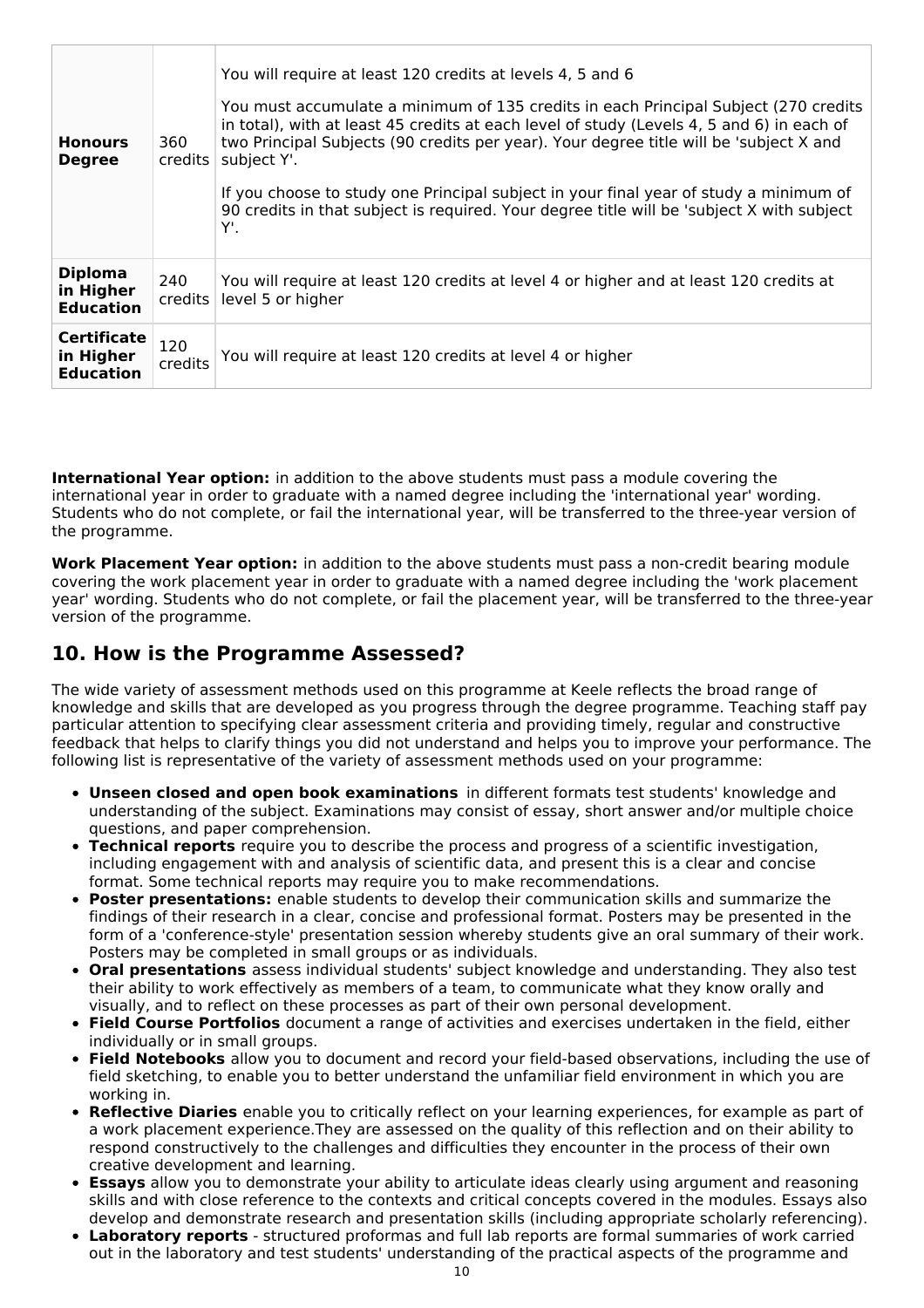develop the skills necessary to enable students to present and analyse their results.

- **Class tests** taken either conventionally or online via the Keele Learning Environment (KLE) assess students' subject knowledge and their ability to apply it in a more structured and focused way.
- **Dissertations** enable students to explore in depth an area of particular interest through a substantial piece of focused research and writing, and test their ability to formulate and answer research questions.
- **Research projects and reports** test student's knowledge of different research methodologies and the limits and provisional nature of knowledge. They also enable students to demonstrate their ability to formulate research questions and to answer them using appropriate methods.
- **Peer assessment:** in some cases students will be involved in marking other students' work, usually with a prescriptive marking guide. This helps students to appreciate where marks are gained and lost and gives them the opportunity to see the common mistakes made by other students.
- **Reviews** of other scholars' work test students' ability to identify and summarise the key points of a text and to evaluate the quality of arguments and the evidence used to support them. In the case of work based on empirical research, reviews also assess students' knowledge of research methodologies and their ability to make critical judgements about the appropriateness of different strategies for collecting and analysing data.

Marks are awarded for summative assessments designed to assess your achievement of learning outcomes. You will also be assessed formatively to enable you to monitor your own progress and to assist staff in identifying and addressing any specific learning needs. Feedback, including guidance on how you can improve the quality of your work, is also provided on all summative assessments within three working weeks of submission, unless there are compelling circumstances that make this impossible, and more informally in the course of tutorial and seminar discussions.

# **11. Contact Time and Expected Workload**

This contact time measure is intended to provide you with an indication of the type of activity you are likely to undertake during this programme. The data is compiled based on module choices and learning patterns of students on similar programmes in previous years. Every effort is made to ensure this data is a realistic representation of what you are likely to experience, but changes to programmes, teaching methods and assessment methods mean this data is representative and not specific.

Undergraduate courses at Keele contain an element of module choice; therefore, individual students will experience a different mix of contact time and assessment types dependent upon their own individual choice of modules. The figures below are an example of activities that a student may expect on your chosen course by year stage of study. Contact time includes scheduled activities such as: lecture, seminar, tutorial, project supervision, demonstration, practical classes and labs, supervised time in labs/workshop, fieldwork and external visits. The figures are based on 1,200 hours of student effort each year for full-time students.

## **Activity**

|                     | <b>Scheduled learning and teaching</b><br>activities | <b>Guided independent</b><br><b>Study</b> | <b>Placements</b> |
|---------------------|------------------------------------------------------|-------------------------------------------|-------------------|
| Year 1 (Level<br>4) | 29%                                                  | 71%                                       | 0%                |
| Year 2 (Level<br>5) | 29%                                                  | 71%                                       | 0%                |
| Year 3 (Level<br>6) | 15%                                                  | 85%                                       | 0%                |

# **12. Accreditation**

This programme is accredited by the Institution of Environmental Sciences (IES) and by the Institute of Environmental Management and Assessment (IEMA). Students enrolled on IES accredited programmes may apply for Student Membership of the institution which provides a range of benefits: <http://www.ies-uk.org.uk>

# **13. University Regulations**

The University Regulations form the framework for learning, teaching and assessment and other aspects of the student experience. Further information about the University Regulations can be found at: <http://www.keele.ac.uk/student-agreement/>

If this programme has any exemptions, variations or additions to the University Regulations these will be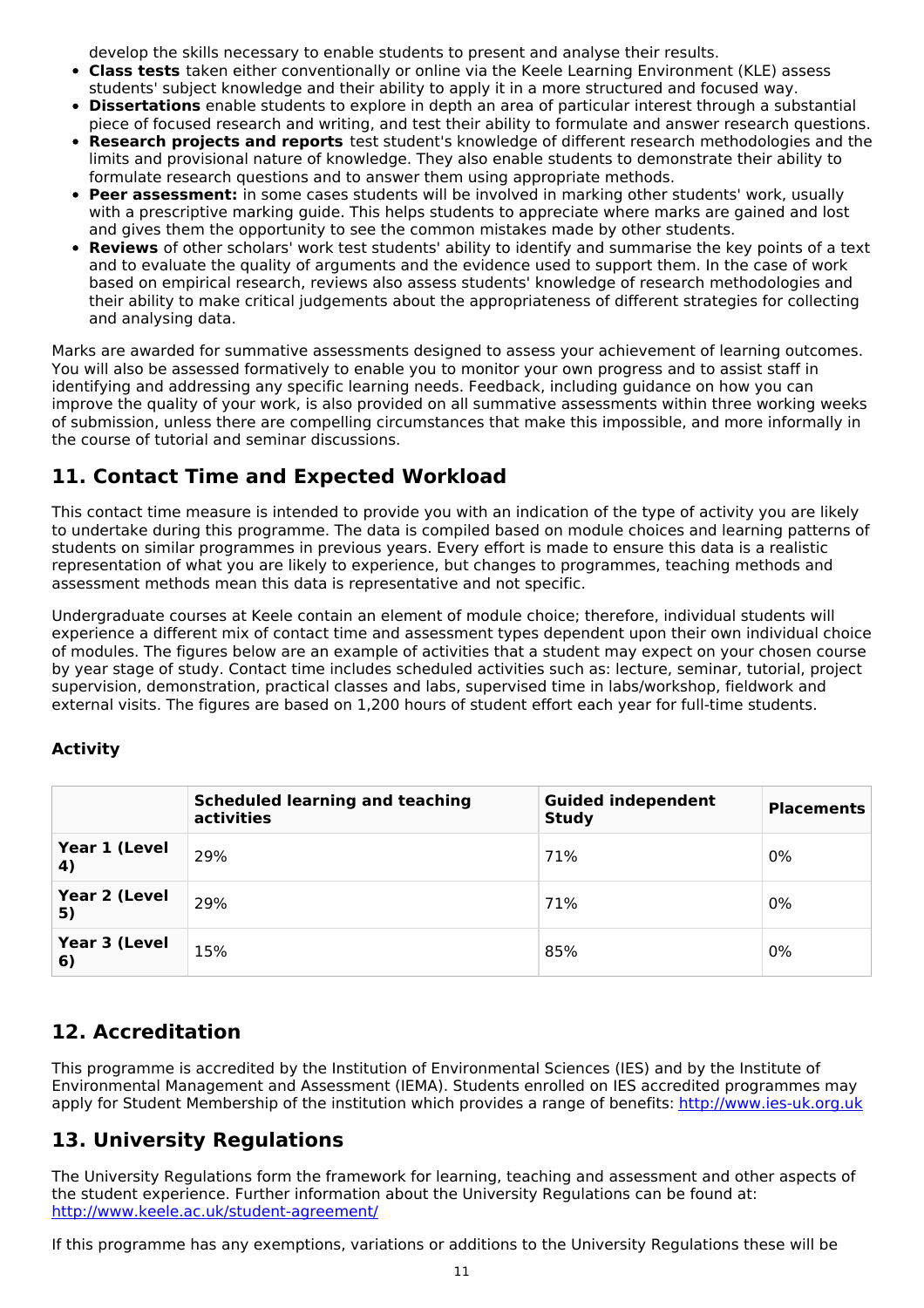detailed in an Annex at the end of this document titled 'Programme-specific regulations'.

Students should note that it is not possible to take both the Work Placement Year and International Year options.

A student who has completed a semester abroad will not normally be eligible to transfer onto the International Year option.

# **14. Other Learning Opportunities**

### **Study abroad (semester)**

Students on the programme have the potential opportunity to spend a semester abroad in their second year studying at one of Keele's international partner universities.

Exactly which countries are available depends on the student's choice of degree subjects. An indicative list of countries is on the website (<http://www.keele.ac.uk/studyabroad/partneruniversities/>); however this does not guarantee the availability of study in a specific country as this is subject to the University's application process for studying abroad.

No additional tuition fees are payable for a single semester studying abroad but students do have to bear the costs of travelling to and from their destination university, accommodation, food and personal costs. Depending on the destination they are studying at additional costs may include visas, study permits, residence permits, and compulsory health checks. Students should expect the total costs of studying abroad to be greater than if they study in the UK, information is made available from the Global Education Team throughout the process, as costs will vary depending on destination.

Whilst students are studying abroad any Student Finance eligibility will continue, where applicable students may be eligible for specific travel or disability grants. Students who meet external eligibility criteria may be eligible for grants as part of this programme. Students studying outside of this programme may be eligible for income dependent bursaries at Keele. Students travel on a comprehensive Keele University insurance plan, for which there are currently no additional charges. Some governments and/or universities require additional compulsory health coverage plans; costs for this will be advised during the application process.

#### **Study Abroad (International Year)**

A summary of the International Year, which is a potential option for students after completion of year 2 (Level 5), is provided in the Annex for the International Year.

#### **Work placement Year**

A summary of the Work Placement Year, which is a potential option for students after completion of year 2 (Level 5), is provided in the Annex for the Work Placement Year.

### **Fieldwork**

Fieldwork is an essential part of an environmental scientist's training, providing both the opportunity to acquire and practice field-based skills, to develop skills of observation and recording and to work as effective members of a team. Keele is ideally located to be able to integrate a large component of field work into its environmental science programmes with a wide range of habitats in easy reach, including the Keele campus itself with its lake system and extensive woodlands, in addition to the mining and industrial heritage of the local area providing ideal opportunities for the study of the impact of these activities on the environment. The field courses in the second year provide the opportunity to investigate environmental science and management issues and environmental change within an unfamiliar environment. Students are also encouraged to make the most of other opportunities for field work with external organisations such as Operation Wallacea, which can form part of students third year independent project work.

# **15. Additional Costs**

All students will do mandatory field courses as part of their degree programme. There is a range of field courses and costs are dependent on degree route and the nature of the independent project work taken by students.

The University provides significant financial support for the compulsory fieldwork elements of the degree programme and the costs of travel and accommodation for compulsory field courses are fully paid for by the University up to and including Year 2.

ALL Environmental Science students undertake an independent research project, which MAY include fieldwork that is normally carried out during the summer vacation between years 2 and 3. Students are responsible for organising their own transport and accommodation as well as paying any costs incurred whilst carrying out fieldwork. These costs are extremely variable as they are dependent on where the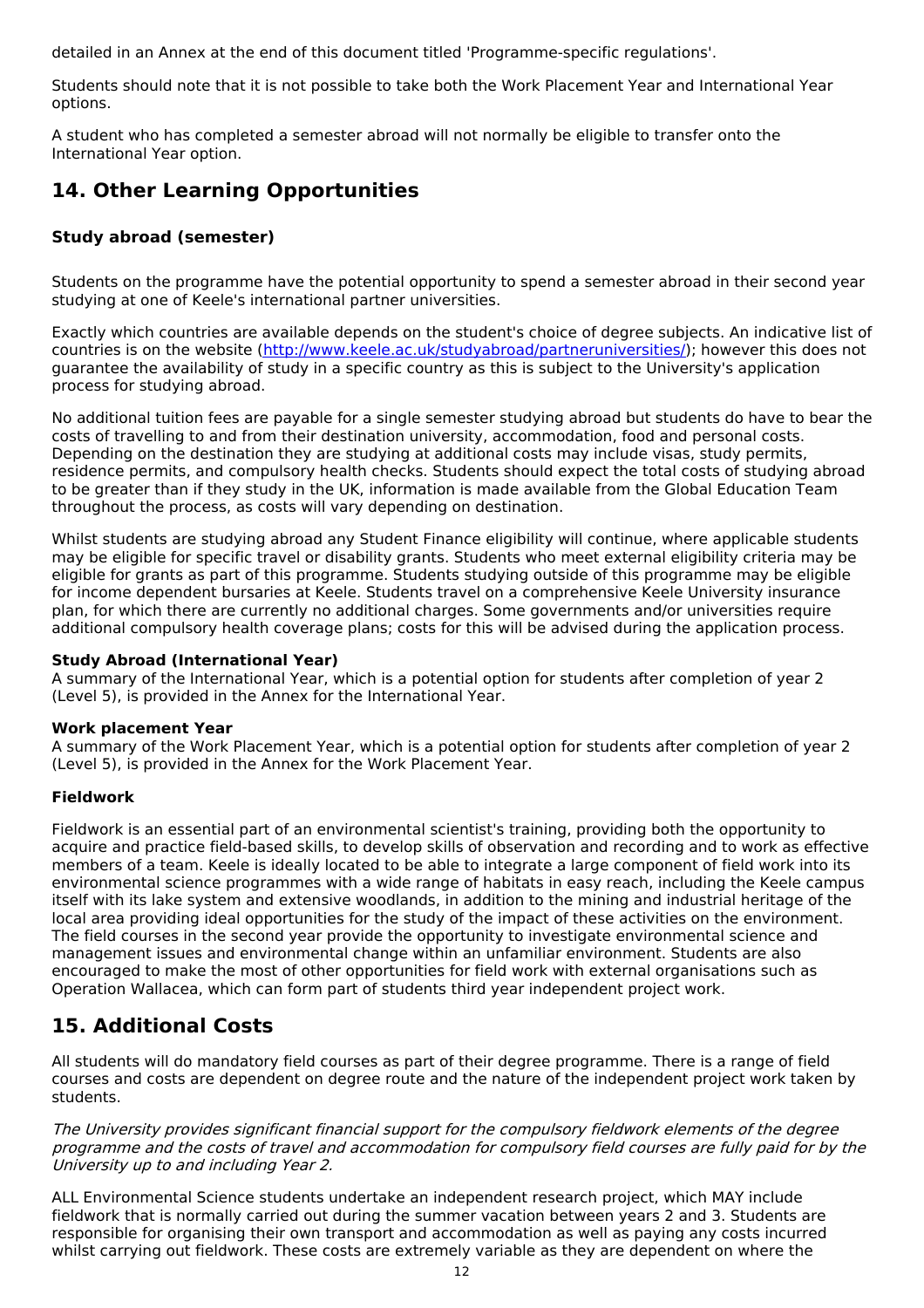student carries out their project. Costs are minimal if the project work is undertaken in the students' local area.

**IMPORTANT:** Students are expected to have adequate clothing for field trips. We reserve the right to change the venues of field courses due to both cost and academic considerations. Some field courses are fully or partly catered for. Others are self-catered and students are expected to purchase meals (e.g. lunch and/or evening meal).

NB: as detailed in the Programme-Specific Regulations (Annex), should you be reguired to retake the Introductory Environmental Chemistry module you will be charged additional fees.

We try to ensure that core text books are supplied by the library in adequate number or are available as Ebooks. However, students may choose to purchase their own copies of books for ease of access.

| <b>Activity</b>                                                | <b>Estimated cost</b> |
|----------------------------------------------------------------|-----------------------|
| Field courses - compulsory                                     | £0                    |
| Field courses - optional                                       | £0                    |
| Equipment - waterproof clothing and footwear for field courses | £150                  |
| <b>Total estimated additional costs</b>                        | £150                  |

These costs have been forecast by the University as accurately as possible but may be subject to change as a result of factors outside of our control (for example, increase in costs for external services). Forecast costs are reviewed on an annual basis to ensure they remain representative. Where additional costs are in direct control of the University we will ensure increases do not exceed 5%.

As to be expected there will be additional costs for inter-library loans and potential overdue library fines, print and graduation. We do not anticipate any further costs for this undergraduate programme.

# **16. Annex - International Year**

### **Environmental Science with International Year**

Please note: in order to be eligible to take the International Year option your other subject must also offer this option. Please refer to the information published in the course document for your other subject.

#### **International Year Programme**

Students registered for this Combined Honours programme may either be admitted for or apply to transfer during their period of study at Level 5 to the Combined Honours programme in both their principal subjects, providing that they meet the progression criteria outlined in this document. Students accepted onto the International Year programme will have an extra year of study at an international partner institution after they have completed Year 2 (Level 5) at Keele.

Students who successfully complete both the second year (Level 5) and the International Year will be permitted to progress to Level 6. Students who fail to satisfy the examiners in respect of the International Year will normally revert to the Combined Honours programme without the International Year and progress to Level 6 on that basis. The failure will be recorded on the student's final transcript.

Study at Level 4, Level 5 and Level 6 will be as per the main body of this document. The additional detail contained in this annex will pertain solely to students registered for the International Year option.

#### **International Year Programme Aims**

In addition to the programme aims specified in the main body of this document, the international year programme of study aims to provide students with:

- 1. Personal development as a student and a researcher with an appreciation of the international dimension of their subject
- 2. Experience of a different culture, academically, professionally and socially

#### **Entry Requirements for the International Year**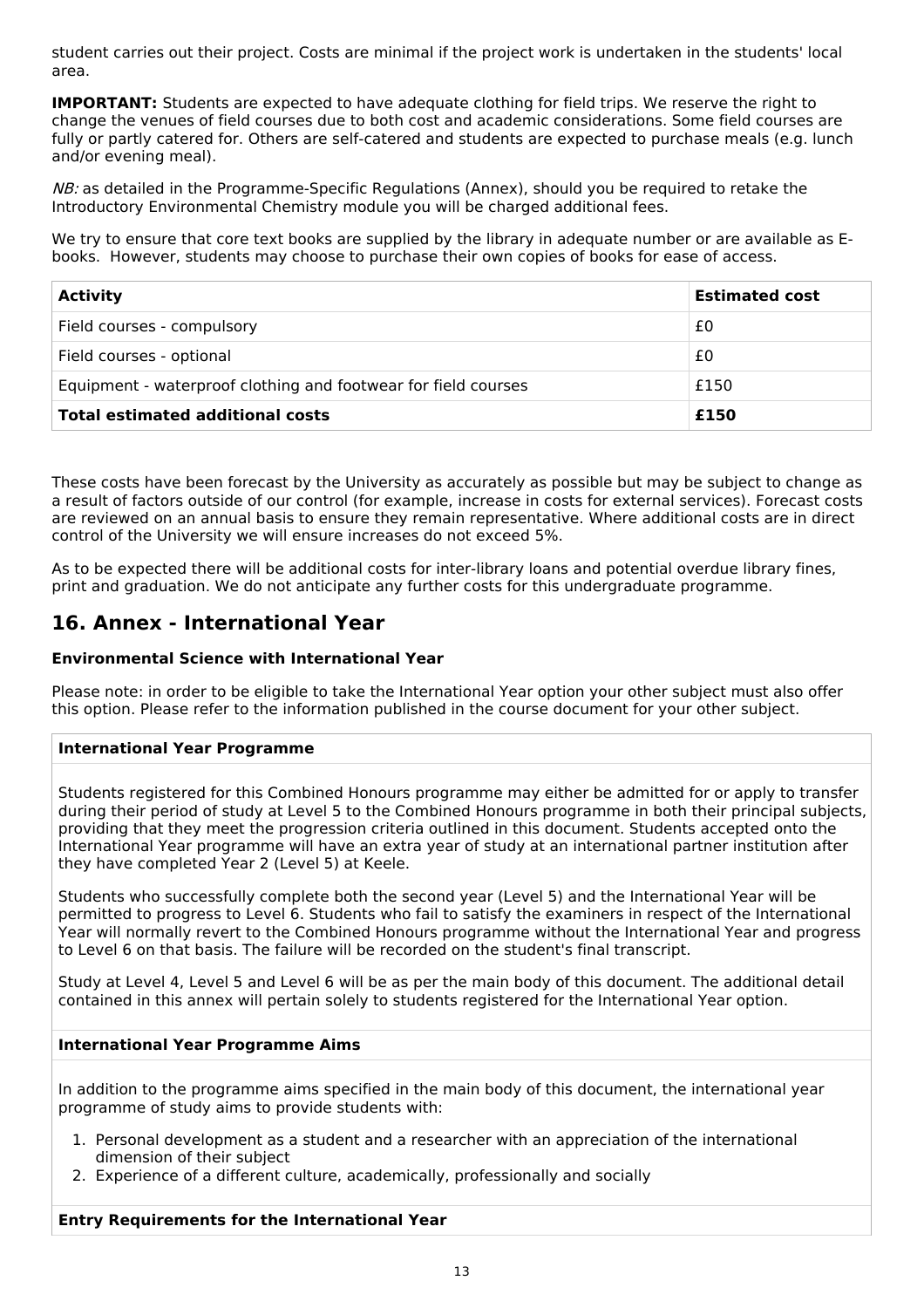Students may apply to the 4-year programme during Level 5. Admission to the International Year is subject to successful application, interview and references from appropriate staff.

The criteria to be applied are:

- Academic Performance (an average of 55% across all modules at Level 5 is required. Students with up to 15 credits of re-assessment who meet the 55% requirement may progress to the International Year. Where no Semester 1 marks have been awarded performance in 1st year marks and ongoing 2nd year assessments are taken into account)
- General Aptitude (to be demonstrated by application for study abroad, interview during the 2nd semester of year 2 (Level 5), and by recommendation of the student's personal tutor, 1st and 2nd year tutors and programme director)

Students may not register for both an International Year and a Placement Year.

#### **Student Support**

Students will be supported whilst on the International Year via the following methods:

- Phone or Skype conversations with Study Abroad tutors, in line with recommended Personal Tutoring meeting points.
- Support from the University's Global Education Team

#### **Learning Outcomes**

In addition to the learning outcomes specified in the main text of the Programme Specification, students who complete a Keele undergraduate programme with International Year will be able to:

- 1. Describe, discuss and reflect upon the cultural and international differences and similarities of different learning environments
- 2. Discuss the benefits and challenges of global citizenship and internationalisation
- 3. Explain how their perspective on their academic discipline has been influenced by locating it within an international setting.
- 4. Apply their experiences abroad to the specific Graduate Attributes associated with their Environmental Science degree programme;
- 5. Integrate, apply and develop fundamental environmental science principles to describe and explain phenomena and solve problems in the context of selected topics within contemporary Environmental Science.

Please note that students on Combined Honours programmes with International Year must meet the subject-specific learning outcomes for BOTH their principal subjects.

These learning outcomes will all be assessed by the submission of a satisfactory individual learning agreement, the successful completion of assessments at the partner institution and the submission of the reflective portfolio element of the international year module.

#### **Course Regulations**

Students registered for the International Year are subject to the programme-specific regulations (if any) and the University regulations. In addition, during the International Year, the following regulations will apply:

Students undertaking the International Year must complete 120 credits, which must comprise at least 40% in the student's discipline area.

This may impact on your choice of modules to study, for example you will have to choose certain modules to ensure you have the discipline specific credits required.

Students are barred from studying any module with significant overlap to the Level 6 modules to be studied on their return. Significant overlap with Level 5 modules previously studied should also be avoided.

#### **Additional costs for the International Year**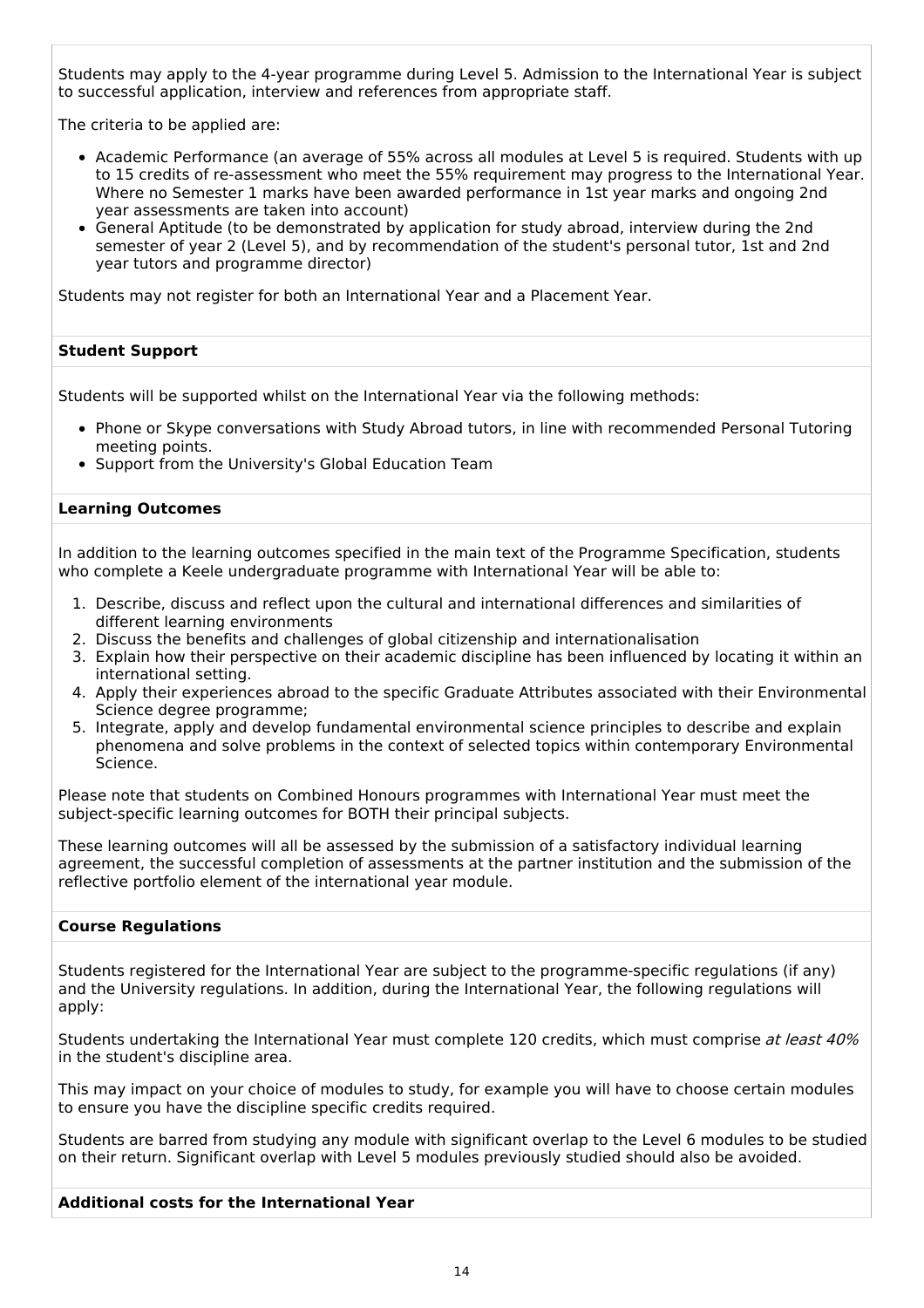Tuition fees for students on the International Year will be charged at 15% of the annual tuition fees for that year of study, as set out in Section 1. The International Year can be included in your Student Finance allocation, to find out more about your personal eligibility see: [www.gov.uk](http://www.gov.uk/)

Students will have to bear the costs of travelling to and from their destination university, accommodation, food and personal costs. Depending on the destination they are studying at additional costs may include visas, study permits, residence permits, and compulsory health checks. Students should expect the total costs of studying abroad be greater than if they study in the UK, information is made available from the Global Education Team throughout the process, as costs will vary depending on destination.

Students who meet external eligibility criteria may be eligible for grants as part of this programme. Students studying outside of this programme may be eligible income dependent bursaries at Keele.

Students travel on a comprehensive Keele University insurance plan, for which there are currently no additional charges. Some Governments and/or universities require additional compulsory health coverage plans; costs for this will be advised during the application process.

# **17. Annex - Work Placement Year**

#### **Environmental Science with Work Placement Year**

#### **Work Placement Year summary**

Students registered for this programme may either be admitted for or apply to transfer during their studies to the 'with Work Placement Year' option (NB: for Combined Honours students the rules relating to the work placement year in the subject where the placement is organised are to be followed). Students accepted onto this programme will have an extra year of study (the Work Placement Year) with a relevant placement provider after they have completed Year 2 (Level 5) at Keele.

Students who successfully complete both the second year (Level 5) and the Work Placement Year will be permitted to progress to Level 6. Students who fail to satisfactorily complete the Work Placement Year will normally revert to the 3-year programme and progress to Level 6 on that basis. The failure will be recorded on the student's final transcript.

Study at Level 4, Level 5 and Level 6 will be as per the main body of this document. The additional detail contained in this annex will pertain solely to students registered for the Work Placement Year option.

#### **Work Placement Year Programme Aims**

In addition to the programme aims specified in the main body of this document, the Work Placement Year aims to provide students with:

1. the opportunity to carry out a long-term work-based learning experience.

2. first-hand experience of the work place environment in a role highly relevant to the degree.

#### **Entry Requirements for the Work Placement Year**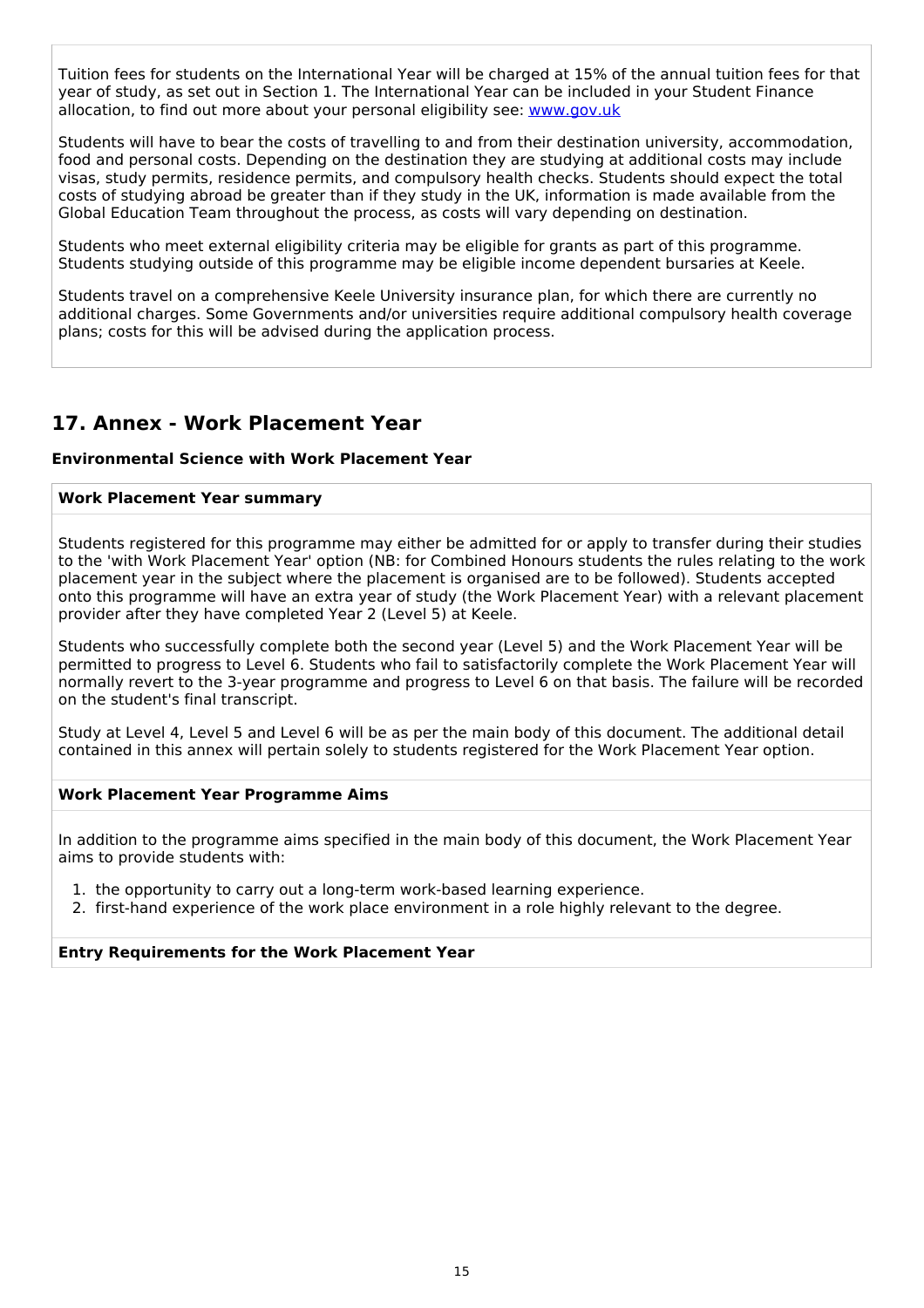Admission to the Work Placement Year is subject to successful application, interview and references from appropriate staff. Students have the opportunity to apply directly for the 4-year 'with work placement year' degree programme, or to transfer onto the 4-year programme at the end of Year-1 and in Year-2 at the end of Semester 1. Students who are initially registered for the 4-year degree programme may transfer onto the 3-year degree programme at any point in time, prior to undertaking the year-long work placement. Students who fail to pass the work placement year, and those who fail to meet the minimum requirements of the work placement year module (minimum 30 weeks full time (1,050 hours), or equivalent, work placement), will be automatically transferred onto the 3-year degree programme.

The criteria to be applied are:

- A good University attendance record and be in 'good academic standing'.
- Passed all Year-1 and Year-2 Semester 1 modules with an overall module average of > 55%
- General Aptitude (to be demonstrated by application(s) to relevant placement providers with prior agreement from the Programme Lead, interview during the 2nd semester of year 2 (Level 5), and by recommendation of the student's personal tutor, 1st and 2nd year tutors and Programme Lead)
- Students undertaking work placements will be expected to complete a Health and Safety checklist prior to commencing their work experience and will be required to satisfy the Health and Safety regulations of the company or organisation at which they are based.
- (International students only) Due to visa requirements, it is not possible for international students who require a Tier 4 Visa to apply for direct entry onto the 4-year with Work Placement Year degree programme. Students wishing to transfer onto this programme should discuss this with student support, the academic tutor for the work placement year, and the Programme Lead. Students should be aware that there are visa implications for this transfer, and it is the student's responsibility to complete any and all necessary processes to be eligible for this programme. There may be additional costs, including applying for a new Visa from outside of the UK for international students associated with a transfer to the work placement programme.

Students may not register for both an International Year and a Work Placement Year.

#### **Student Support**

Students will be supported whilst on the Work Placement Year via the following methods:

- Regular contact between the student and a named member of staff who will be assigned to the student as their University supervisor. The University supervisor will be in regular contact with the student throughout the year, and be on hand to provide advice (pastoral or academic) and liaise with the Placement supervisor on the student's behalf if required.
- Two formal contacts with the student during the placement year: the University supervisor will visit the student in their placement organization at around the 5 weeks afters placement has commenced, and then visit again (or conduct a telephone/video call tutorial) at around 15 weeks into the placement.
- Weekly supervision sessions will take place with the placement supervisor (or his/her nominee) throughout the duration of the placement.

#### **Learning Outcomes**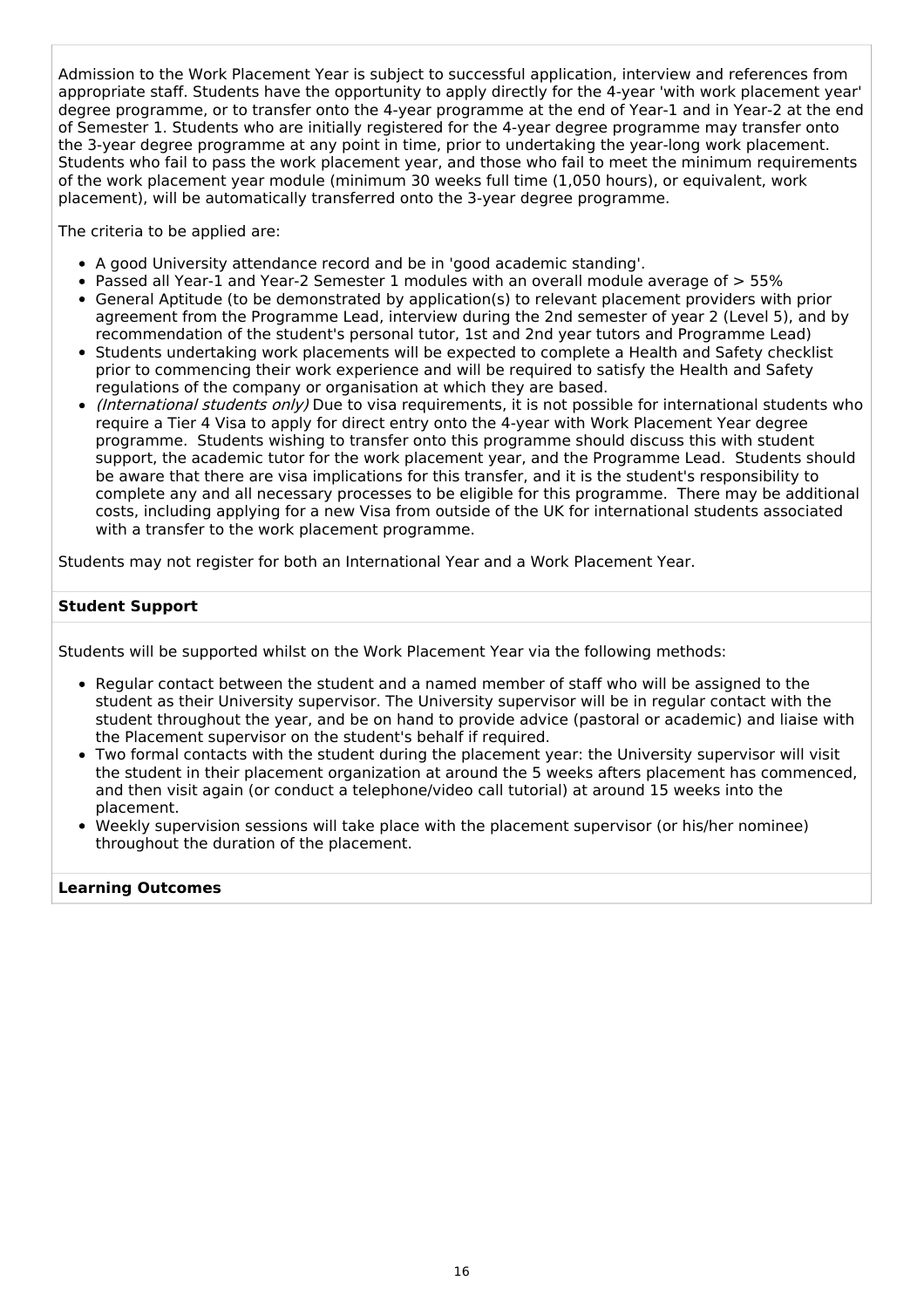In addition to the learning outcomes specified in the main text of the Programme Specification, students who complete the 'with Work Placement Year' option will be able to:

- 1. Critically evaluate their learning from the work placement.
- 2. Explain how the professional environmental sector operates and what skills are needed to develop a career within it.
- 3. Apply academic theory learnt as part of the taught degree to real situations in the work place.

These learning outcomes will be assessed through the non-credit bearing Work Placement Year module (ESC-30042) which involves:

- 1. 10 hours of scheduled learning and teaching activities comprising workshops covering: CV and cover letter production, finding a placement, personal skills audits, internship/placement preparation, and pre-departure briefing including completion of necessary paperwork.
- 2. Mid-Placement Portfolio completion (a strength, weaknesses, opportunities and threats (SWOT) selfanalysis; a personal action plan aimed at strengthening employability skills; and a performance report from the placement host).
- 3. End of placement Portfolio (a reflective diary of the placement experience; and a final performance report from the placement host).

#### **Regulations**

Students registered for the 'with Work Placement Year' option are subject to programme-specific regulations (if any) and the University regulations. In addition, during the Work Placement Year, the following regulations will apply:

- Students undertaking the Work Placement Year must successfully complete the zero-credit rated 'Work Placement Year' module (ESC-30042)
- In order to ensure a high quality placement experience, each placement agency will sign up to a placement contract (analogous to a service level agreement).
- Once a student has been accepted by a placement organisation, the student will make a preplacement visit and a member of staff identified within the placement contract will be assigned as the placement supervisor. The placement supervisor will be responsible for ensuring that the placement experience meets the agreed contract agreed with the University.
- The placement student will also sign up an agreement outlining his/her responsibilities in relation to the requirements of each organisation.

Students will be expected to behave professionally in terms of:

(i) conforming to the work practices of the organisation; and

(ii) remembering that they are representatives of the University and their actions will reflect on the School and have an impact on that organisation's willingness (or otherwise) to remain engaged with the placement.

#### **Additional costs for the Work Placement Year**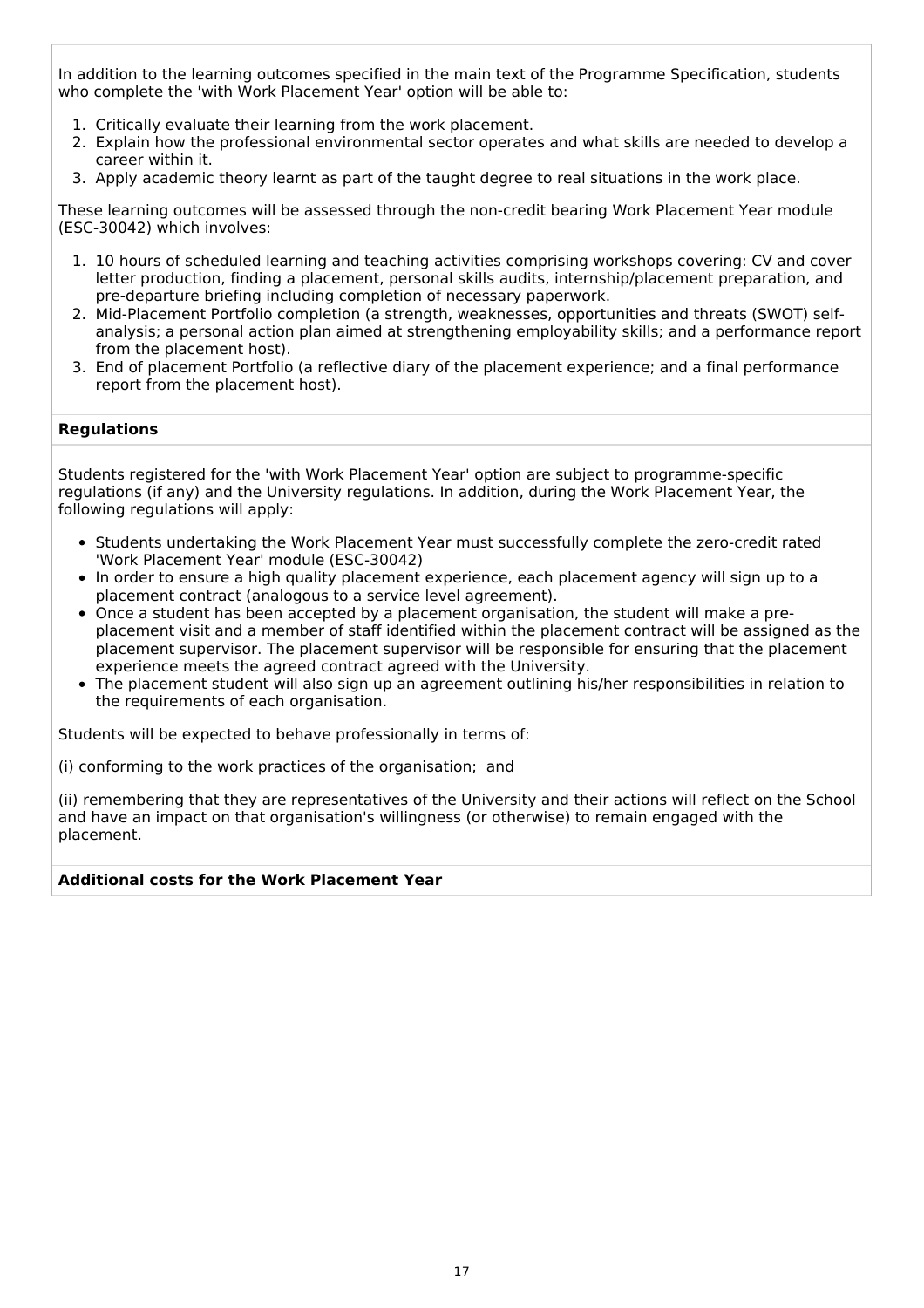Tuition fees for students on the Work Placement Year will be charged at 20% of the annual tuition fees for that year of study, as set out in Section 1. The Work Placement Year can be included in your Student Finance allocation; to find out more about your personal eligibility see: [www.gov.uk](http://www.gov.uk/)

Students will have to bear the costs of travelling to and from their placement provider, accommodation, food and personal costs. Depending on the placement provider additional costs may include parking permits, travel and transport, suitable clothing, DBS checks, and compulsory health checks.

A small stipend may be available to students from the placement provider during the placement but this will need to be explored on a placement-by-placement basis as some organisations, such as charities, may not have any extra money available. Students should budget with the assumption that their placement will be unpaid.

Eligibility for student finance will depend on the type of placement and whether it is paid or not. If it is paid, this is likely to affect student finance eligibility, however if it is voluntary and therefore unpaid, should not affect student finance eligibility. Students are required to confirm eligibility with their student finance provider.

International students who require a Tier 4 visa should check with the Immigration Compliance team prior to commencing any type of paid placement to ensure that they are not contravening their visa requirements.

# **18. Annex - Programme-specific regulations**

|  | <b>Programme Regulations: Environmental Science</b> |  |
|--|-----------------------------------------------------|--|
|  |                                                     |  |

| <b>Final Award and Award</b><br><b>Titles</b> | BSc Environmental Science (Combined Honours)<br>BSc Environmental Science (Single Honours)<br>BSc Environmental Science with Work Placement year (SH/Combined<br>Honours)<br>BSc Environmental Science with International year (SH/Combined<br>Honours) |  |  |
|-----------------------------------------------|---------------------------------------------------------------------------------------------------------------------------------------------------------------------------------------------------------------------------------------------------------|--|--|
| <b>Intermediate Award(s)</b>                  | Diploma in Higher Education<br>Certificate in Higher Education                                                                                                                                                                                          |  |  |
| <b>Last modified</b>                          | August 2019                                                                                                                                                                                                                                             |  |  |
| <b>Programme Specification</b>                | https://www.keele.ac.uk/ga/programmespecifications                                                                                                                                                                                                      |  |  |

The University's Academic Regulations which can be found on the Keele University website [\(https://www.keele.ac.uk/regulations/](https://www.keele.ac.uk/regulations/)[\)\[1\]](https://scims-api.keele.ac.uk/#_ftn1) apply to and regulate the programme, other than in instances where the specific programme regulations listed below over-ride them. These programme regulations list:

- **Exemptions which are characterised by the omission of the relevant regulation.**
- Variations which are characterised by the replacement of part of the regulation with alternative wording.
- Additional Requirements which set out what additional rules that apply to students in relation to this programme.

The following **exemptions, variations** and **additional requirements** to the University regulations have been checked by Academic Services and have been approved by the Faculty Education Committee.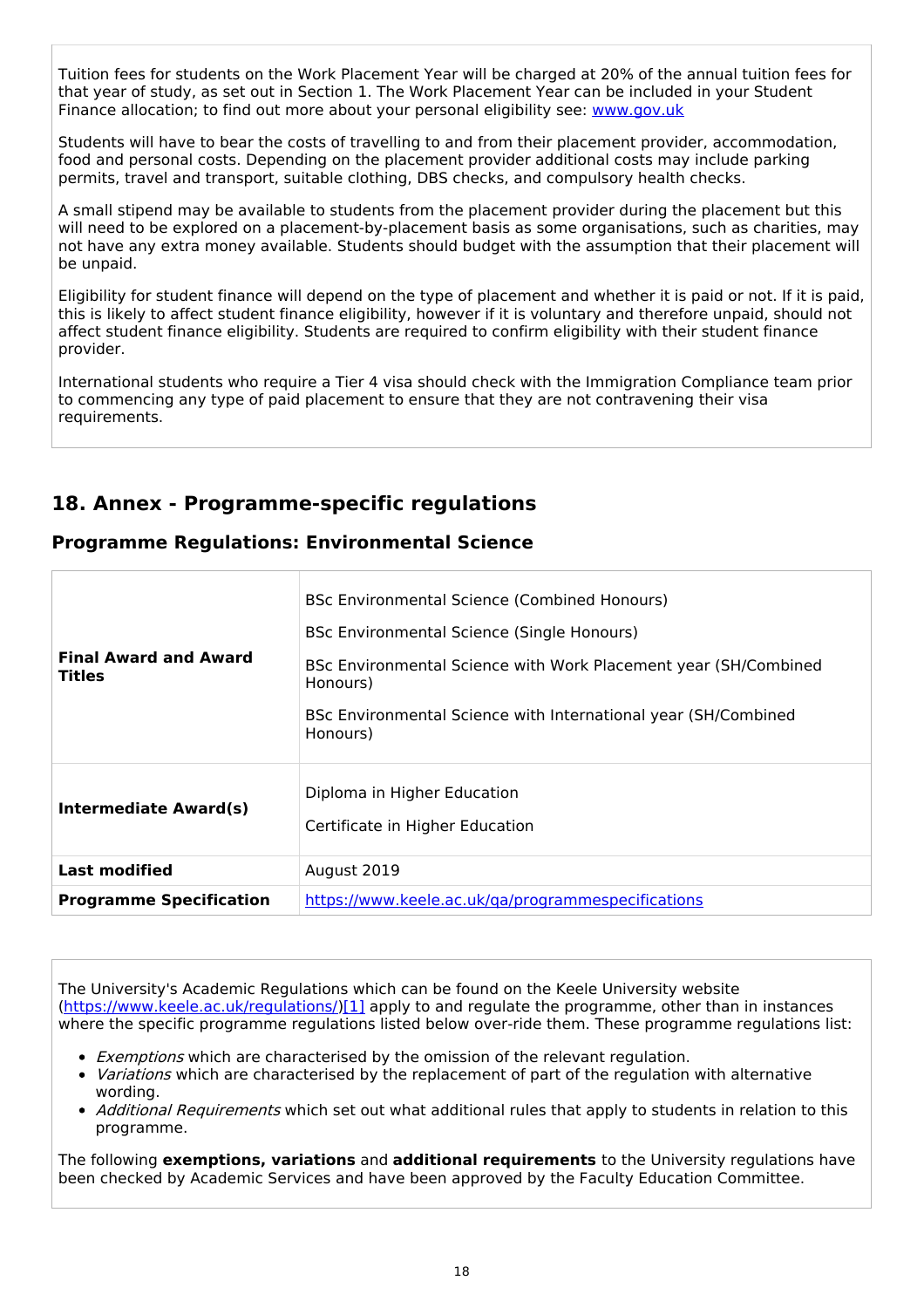### **A) EXEMPTIONS**

The clause(s) listed below describe where an exemption from the University's Academic Regulations exists:

For the whole duration of their studies, students on this Programme are exempt from the following regulations:

#### **No exemptions apply.**

### **B) VARIATIONS**

The clause(s) listed below describe where a variation from the University's Academic Regulations exists:

#### **Variation 1: Re-assessment and alternative assessment of missed work**

This programme varies from Regulation D1,12.3

Reassessment, or alternative work to replace a missed assessment supported by exceptional circumstances, may sometimes take a different form from the original assessment where it is not feasible to recreate the original circumstances of assessment, for example in the case of fieldwork, group work or peer-assessed activities. Appropriate alternative assessments may be substituted in these situations. Where fieldwork is missed and supported by exceptional circumstances where appropriate students may be given the option of taking the field course the following year or completing alternative assessment.

#### **Additional Requirements**

The programme requirements listed below are in addition to the University's Academic Regulations:

#### **Additional requirement 1: Attendance Requirements**

Students are required to attend all practical classes, tutorials, seminars, field courses and lectures. Attendance at all these sessions is monitored and checked by the academic support staff. Any absences due to exceptional circumstances should be notified as soon as possible to the School Office who will then pass on this information to tutors, as necessary. Any exceptional circumstances must be notified using the appropriate form following University regulations.Students who display a poor attendance record for no good reason are likely to be subject to disciplinary action.In addition, when taking modules from subjects other than those in the School of Geography, Geology and the Environment students must inform themselves of, and abide by, any additional attendance and notification requirements of that particular School.

Self-certification of illness as a reason for absence from compulsory classes will be accepted for no more than three occasions per Semester. Any subsequent absence for reasons of illness must be accompanied by a doctor's note.

Individual modules within the Environmental Science programmes have specific attendance regulations:

#### **Life Science (LSC) module attendance**

Attendance at practical classes, tutorials and seminars is compulsory in the School of Life Sciences. Registers will be taken at all compulsory sessions. It is the student's responsibility to ensure that they are recorded on the register as present. The office should be contacted by telephone on (01782) 733028 or (01782) 733677 or by e-mail at lifesci-office@keele.ac.uk as soon as possible to report an absence.

Failure to attend one compulsory session without good cause will result in an informal warning letter from the year tutor. Failure to attend any subsequent sessions without good cause will lead to the issuing of a formal warning from the Head of School. A maximum of two formal warnings will be issued and a fourth absence will result in a 3rd and final warning from the Director of Academic Services, which could result in the requirement to **withdraw** from the University.

The following School (Life Sciences) regulations will also apply:

- A student who is absent without good cause from 50% or more of the compulsory sessions in any module may be deemed to have failed the module.
- Self-certification of illness as a reason for absence from compulsory classes will be accepted for no more than two classes per module. Any subsequent absence for reasons of illness must be accompanied by a doctor's note.

#### **Chemical Science (CHE) module attendance**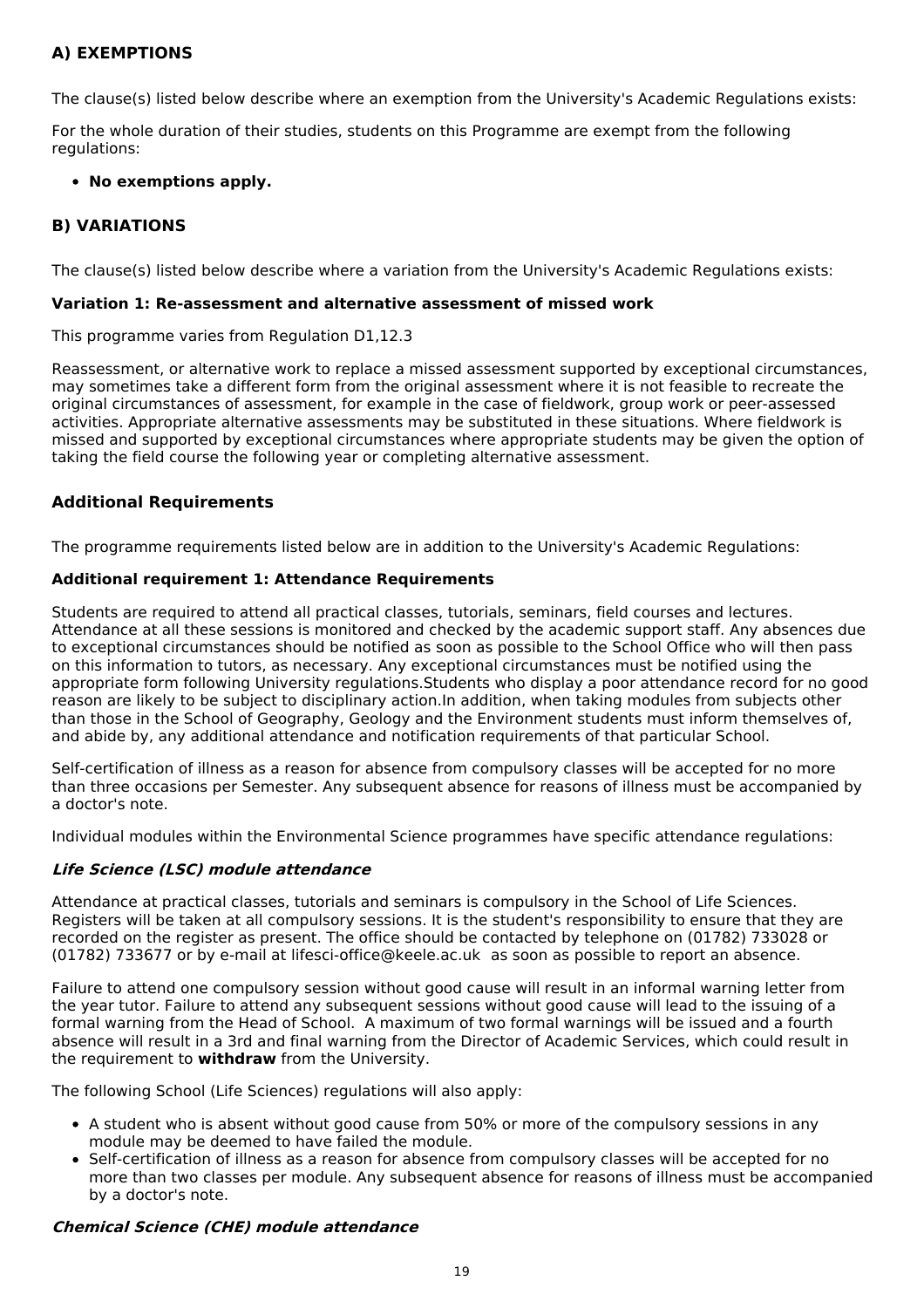Attendance at practical sessions is compulsory. **You cannot pass Introductory Environmental Chemistry unless you gain a mark of at least 40% for the practical component of the module.** Unsatisfactory attendance will result in automatic failure of the module. Students who fail Introductory Environmental Chemistry will need to re-take the module the following academic year and will be **charged additional fees** to do so. You must arrive in good time for the commencement of laboratory sessions and may only leave prior to the end time with the express permission of the academic staff member in charge of the laboratory.

#### **Additional requirement 2: Regulations governing fieldwork**

Students are expected to read the online Safety Handbook for the School of Geography, Geology and the Environment at registration in Year 1. Students are required to sign an agreement that they have read the Safety Handbook, and that they will abide by the rules and regulations governing the efficient working, safety and welfare of all members both within the School and in the field

Students are required to follow all instructions provided by course staff within the Safety and Field Course Handbooks and in person in the field.This includes instructions given be postgraduate demonstrators. Students must make staff aware of any pre-existing medical conditions or other issues that may be relevant to field course safety prior to attending the field course.

Students, who by thoughtless actions or rowdy behaviour put the course, other students and the reputation of the University in jeopardy, will be immediately sent home to face disciplinary procedures by the University. Additionally, they will be required to attend the next scheduled field course as a re-assessment and at their own expense. Examples of serious misconduct include: wilful damage to property, injury to persons, ingestion of alcohol or illegal substances in the field so as to endanger themselves or other members of the course, improper use of safety equipment and/or failure to attend commitments.

#### **Additional requirement 3: Form and submission of in-course assessments**

The form and submission of coursework are determined by module leaders and announced in module documentation. Unless otherwise stated, work should be word processed. Students must familiarise themselves with the module documentation for information about how specific coursework assessments should be submitted. When taking modules from subjects other than those from within Geography, Geology and the Environment, students must inform themselves of, and abide by, the assessment and submission requirements of that School.

In the absence of agreed exceptional circumstances, work submitted late but within one week of the deadline will be marked to a maximum of 40%. Work submitted more than one week late will be given a mark of zero. Requests for extensions to deadlines should be made to the relevant module tutor and the Programme Director in advance of the coursework deadline using the University's exceptional circumstances online system.

Marks indicated on returned work are provisional and subject to change until ratified by the appropriate examination board. Although marked assignments are returned to students to provide feedback, any work that counts towards the final degree result has to be made available for consultation by the External Examiner at the end of the programme. Students must be in a position to be able to resubmit work in good condition when required by the School.

### **Additional requirement 4: Field work expenses**

Fieldwork is a compulsory part of the Environmental Science degree programme and forms components of assessed modules. The University provides significant financial support for the compulsory fieldwork elements of the degree programme and the costs of travel and accommodation for compulsory field courses are fully paid for by the University up to and including Year 2.

ALL Environmental Science students undertake an independent research project in their final year, which MAY include fieldwork. Students are responsible for organising their own transport and accommodation as well as paying any costs incurred whilst carrying out fieldwork. These costs are extremely variable as they are dependent on where the student carries out their project. Costs are minimal if the project work is undertaken in the students' local area.

#### **Additional requirement 5: Requirements governing Study Abroad**

Students spending a semester abroad in year two must agree a programme of study with the Study Abroad tutor before they leave, and must agree any changes that become necessary. They should study an equivalent number of credits to that which they would have studied at Keele. They must submit a portfolio of work on their return. Marks will be converted into their Keele equivalents according to the agreement between Keele and the partner universities.

#### **Additional requirement 6: Regulations governing the 4-year 'with work placement' degree programme**